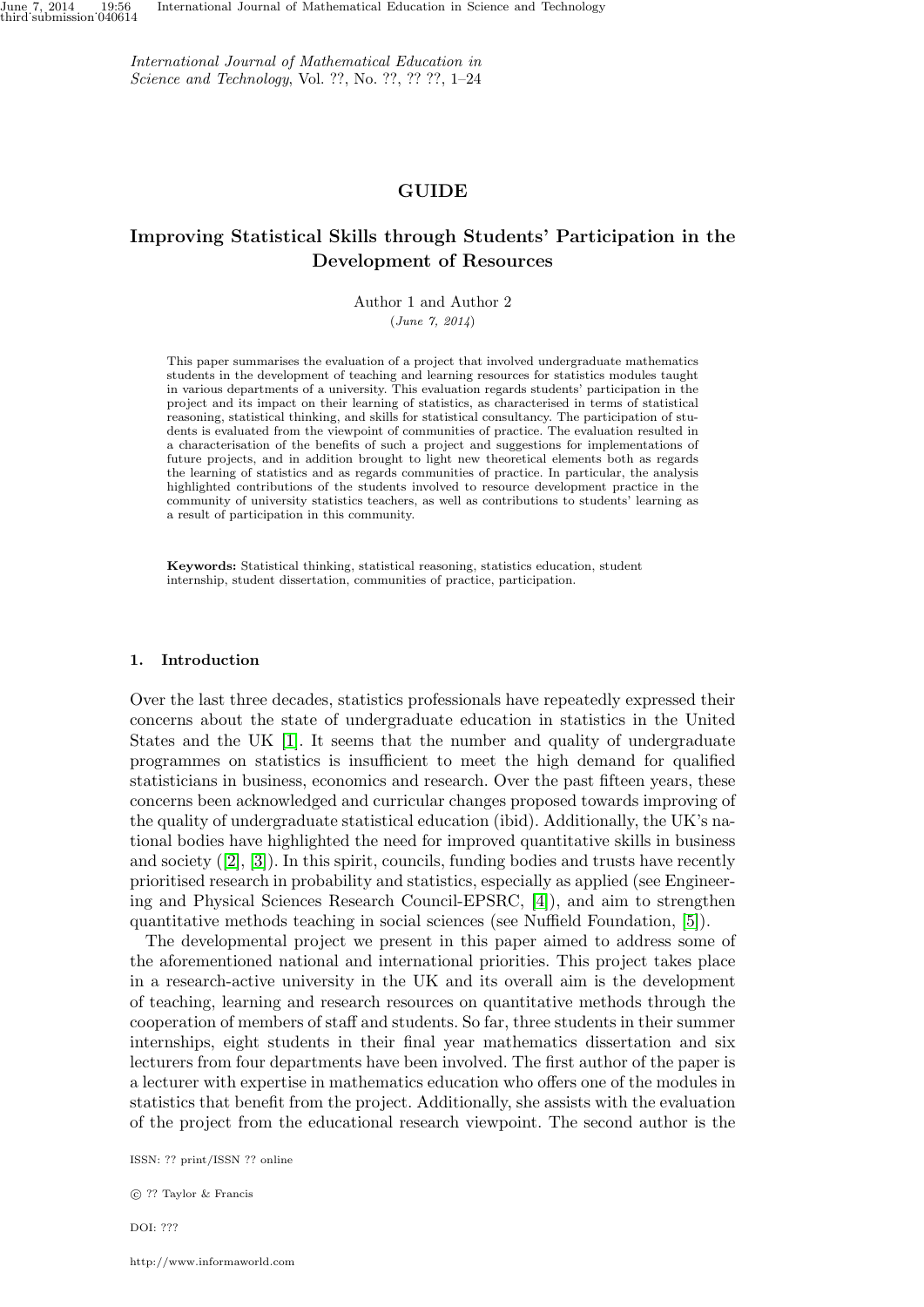primary supervisor of the project and offers the module that benefitted from the first phase of the project.

This paper draws on the literature to evaluate the students' experience of the design of these materials and the influence of the project on both the students and the practice of resource development. In this paper, we aim to respond to the following research questions:

- (1) How did the students who participated evaluate the project?
- (2) What meaning did students make of statistics and statistics education at the conclusion of the project?
- (3) How and to what extent did students participate in a resource development practice during the project and how did this participation contribute to their learning?

The evaluation of the project from the viewpoint of the experience of and effect on staff participants, as well as an evaluation of the resources produced, will be carried out in future work.

# 2. Project Description and Outcomes

# 2.1. The overall idea of the project

The overall idea of this project, which has been through two phases so far, was to invite mathematics undergraduates who had attended a module in statistical modelling to create resources for statistics modules being taught in different departments across the university. During the first phase of the project, three students during a summer internship worked on developing resources for the module Statistical Methods in the Department of Mathematical Sciences. The internships were funded jointly by the National HE STEM Programme through the XXX project [\[6\]](#page-22-5), and the Department of Mathematical Sciences. During the second phase of the project, eight final year dissertation students worked on modules taught by staff from four departments: Mathematical Sciences, the Mathematics Education Centre, Sport Science, and Information Science. The second phase of this project was funded by the Higher Education Academy through an individual teaching development grant.

The aims of the project were:

- (1) To solidify interns' and dissertation students' understanding of statistical procedures and principles.
- (2) To improve the interns' and dissertation students' understanding of how statistics is used in some other discipline.
- (3) To give the intern and dissertation students transferrable skills, especially those relevant to consulting.
- (4) To create effective final year dissertations for students that engage them in a real experience of curricular research in statistics and that motivate students through the knowledge that their work will be used by others.
- (5) To learn what sorts of resources students are able to produce and are interested in working on, and what support they need to do this, in order to inform later phases of the project.
- (6) To share ideas of statistical and educational best practice among students, members of staff in mathematics and members of staff in other disciplines.
- (7) To support the lecturers teaching the modules by providing teaching resources.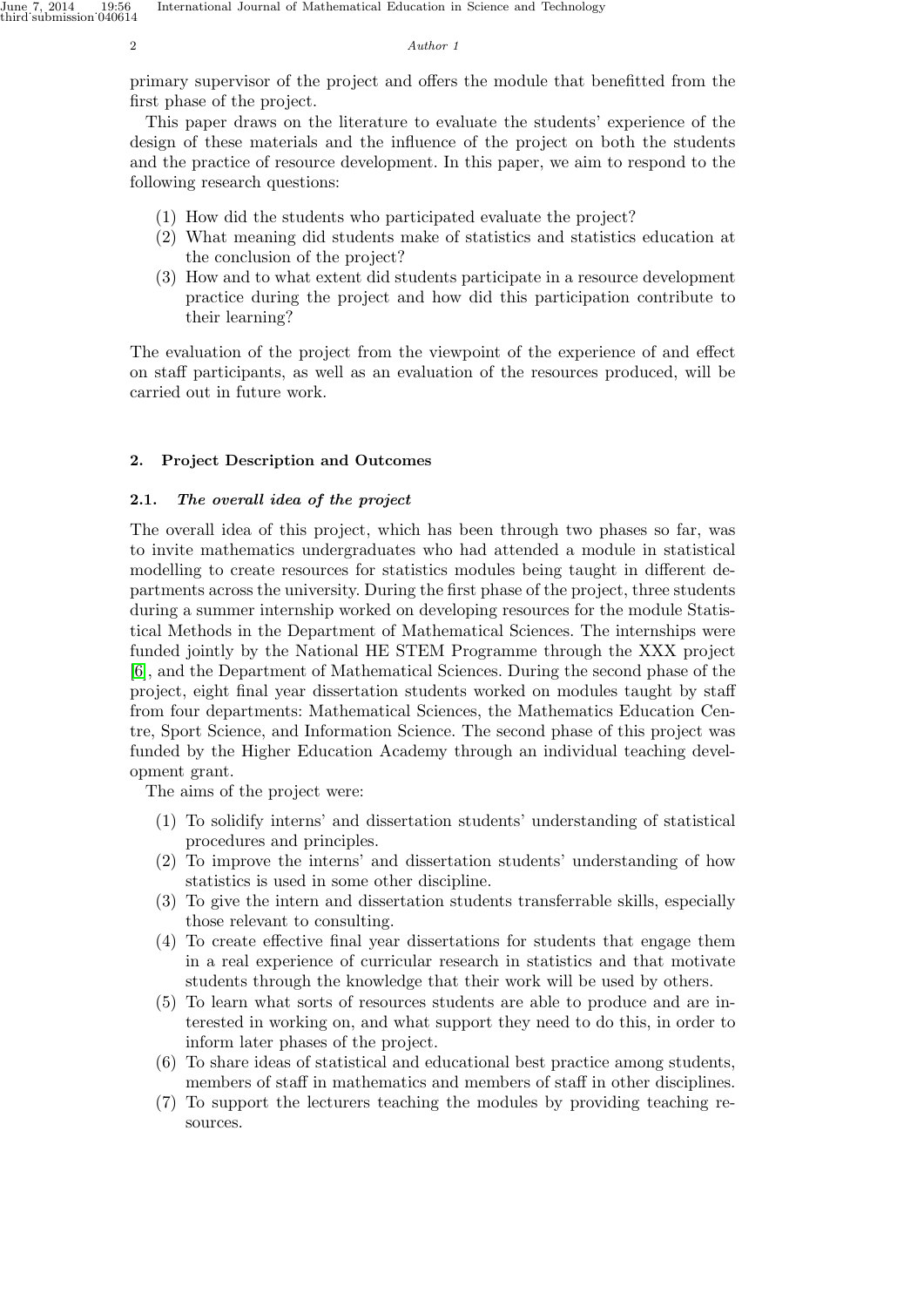(8) To improve the resources on statistics and quantitative methods available to students in the modules.

In this paper, we evaluate the project against the first five of these aims, which are the aims that relate to the interns and dissertation students.

#### 2.2. Description of modules, students and resources produced

During the first phase of the project, resources were produced for the module Statistical Methods, which was a final year module for students in straight and joint honours degrees administered by the Department of Mathematical Sciences and taught by "Elizabeth". The aims of the module are the introduction of key statistical concepts such as significance, power, effect size, and statistical models and elements of design, as well as techniques of exploratory data analysis, statistical techniques for hypothesis testing and post-hoc testing in situations where the independent (predictor) variables are all categorical. Elizabeth is a lecturer in mathematics, with over 15 years' experience lecturing in that subject. However, she had no prior experience with statistics, either as a student or as a lecturer, before taking on the teaching of this module the year prior to the internship. Three interns, who had taken the module the previous autumn, were involved with the production of new resources: "Andy" and two others. Unfortunately, only Andy was available for interviews when the evaluation phase of this project began. The produced resources were the following:

- (1) Six problem sets with solutions (created by interns not interviewed),
- (2) four computer laboratory worksheets (labs) (created by Andy, MMath intern),
- (3) four videos related to and expanding on the material in the labs (created by Andy), and
- (4) a flowchart for deciding which of the various tests covered in the module to apply to a given set of data (created jointly by all interns and supervisor, Elizabeth).

In addition, one of the interns (not Andy) read through all of the lecture notes and commented on how to make the material more accessible to students, and the students worked together with Elizabeth to create a workable schedule for the module including deciding what material to cover in problem sets and what to cover in labs, and when those sessions should be scheduled in the term. Finally, the interns worked with Elizabeth to develop some sample courseworks and ideas for exam-type questions that would complement the resources being produced.

During the second phase of the project, resources were produced for five different modules by dissertation students. The students who invited to participate were straight honours students in their final years of either an MMath or a BSc Mathematics degree. All of these students had taken three previous modules in statistics: Introductory Probability and Statistics, Statistical Modelling and Statistical Methods. The BSc Mathematics students took Statistical Methods concurrently with the project during the first semester. The modules were chosen by contacting staff teaching statistics on campus via the university's Statistics and Quantitative Research teaching network, and asking if they would be interested in participating, and having resources developed for a module they taught. A member of staff from Sport Science ("David"), two members of staff from Information Science ("Roger" and "Dan"), and two members of staff from the Mathematics Education Centre ("Alicia" and "Mike") agreed to participate. The produced resources were the following: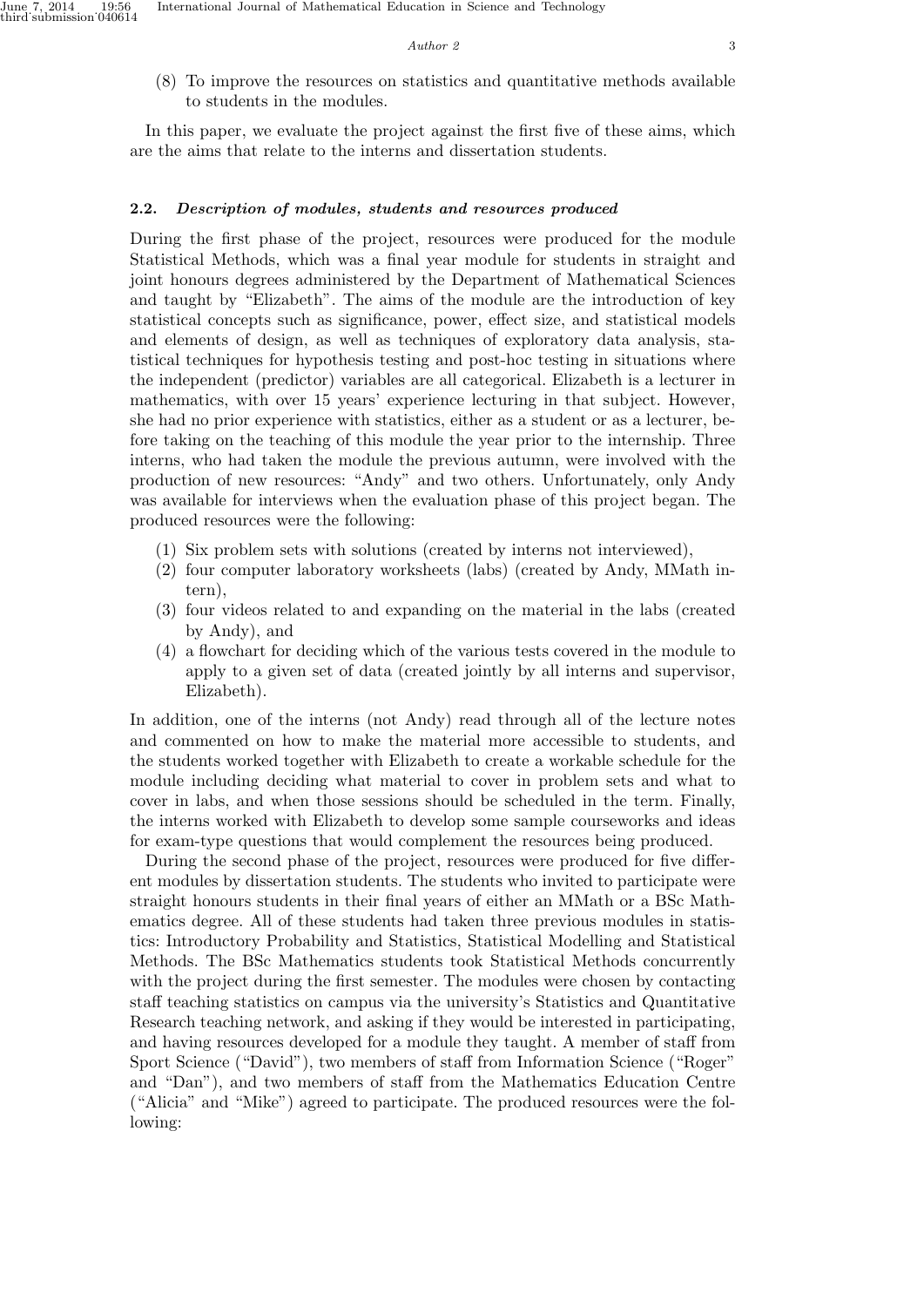- (1) Statistical Modelling (aimed at second year students in mathematics, taught by Mike): a lab sheet and three videos on multiple linear regression in R, together with an assessment tool to evaluate the effectiveness of the video as compared to the lab sheet (created by "Beth", BSc)
- (2) Statistics (aimed at second year students in engineering, taught by Alicia): two lab sheets–one on linear regression and correlation and one on t-tests and chi-squared tests (created by "Helen", BSc)
- (3) Medical Statistics (aimed at third year students in mathematics, supervised by Elizabeth): a set of lecture notes on survival analysis, including explanations of how to run analyses in R (created by Andy) and a set of lecture notes on understanding and designing medical studies according to the European Medical Association protocol document including a real case study (created by "Frederick", BSc).
- (4) Research Methods (aimed at second year students in information science, taught by Roger and Dan): five lab sheets leading students through a "research roadmap". There were worked examples for each lab sheet, and a set of Excel spreadsheets for carrying out the analyses in the final lab (all created jointly by "Carol" (BSc) and "Theresa" (MMath)).
- (5) Quantitative Research (aimed at MSc students in sport science, taught by David): a sheet on simple linear regression, three videos on multiple linear regression in SPSS, a data sheet on handling missing data and imputation methods in SPSS (created by "Bridget", BSc), and a random data generating spreadsheet for logistic regression, a lab on binary logistic regression in SPSS, a lab on factorial anova in SPSS, and a lab on reliability testing in SPSS (created by "Victor", MMath).

# 3. Theoretical perspective

We use two theoretical lenses in the evaluation of the project. One regards students' learning, and is from the point of view of the goals of statistics education and the types of understanding that it aims to engender in students. The other regards students' participation in the project, and draws on the theoretical perspective of communities of practice.

# 3.1. Goals of statistics education: statistical reasoning, statistical thinking, transferable skills

There is no clear consensus on what is meant by statistical understanding. Even professional statisticians often debate the nature of their subject [\[7\]](#page-22-6). Statistics educators, moreover, hold a spectrum of views about the nature of statistics and what the goals of statistics education should be, which affect the message they transmit to their students [\[8\]](#page-22-7). According to Garfield and Ben-Zvi, [\[9\]](#page-22-8), teaching design in statistics needs to take into account three distinct aspects of the discipline: statistical literacy, statistical reasoning and statistical thinking. Statistical literacy is "a key ability expected of citizens in information-laden societies." It involves "understanding and using the basic language and tools of statistics" that are necessary for everyday dealings with information (e.g. statistical symbols, representations of data etc.). Statistical reasoning is "the way people reason with statistical ideas and make sense of statistical information." It involves connecting concepts, combining ideas about data and chance, understanding statistical processes and interpreting statistical results [\[10\]](#page-22-9). Statistical thinking "is the way professional statisticians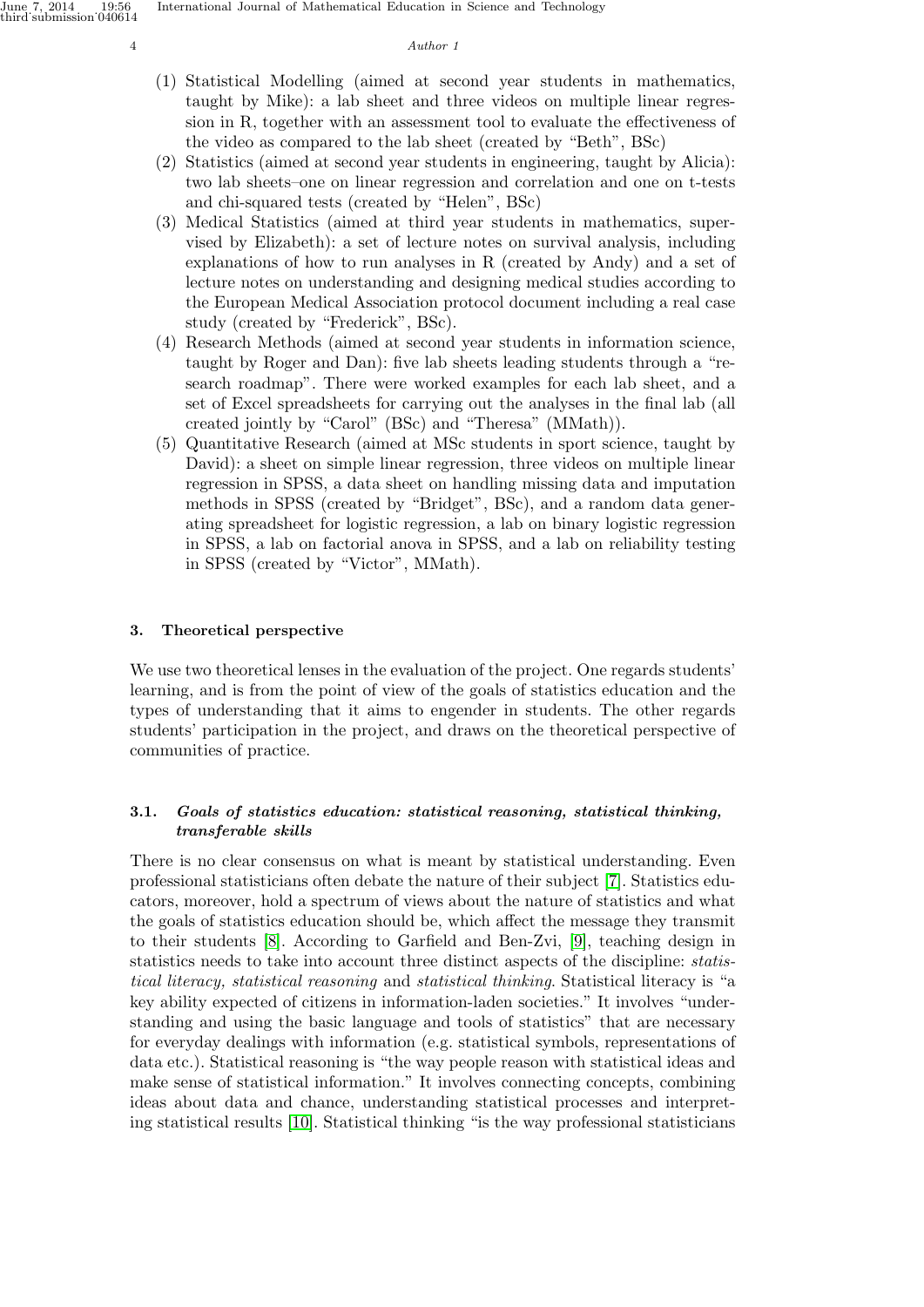think." [\[9\]](#page-22-8). It includes understanding "how and why to use a particular method, measure, design or statistical model; deep understanding of the theories underlying statistical processes and methods; as well as understanding the constraints and limitations of statistics and statistical inference" (ibid, p. 34). In Ben-Zvi and Garfield [\[11\]](#page-22-10), statistical literacy is contrasted to statistical reasoning and statistical thinking as being "Thinking expected of adults in industrialised societies versus students learning statisics." For this reason, we will focus only on statistical reasoning and statistical thinking in the evaluation of this project. In our analysis, we draw in particular on the work of Pfannkuch and Wild in [\[12\]](#page-22-11), and their five fundamental modes of statistical thinking: recognition of the need for data, transnumeration, consideration of variation, reasoning with statistical models and integrating the statistical and contextual. Also, we use the work of delMas in [\[13\]](#page-22-12) to distinguish between statistical thinking and statistical reasoning.

In addition, it was anticipated that the project would develop useful transferable and employability skills. These skills concern a range of competencies such as: technical, managerial, communicational and consultancy that have been regarded as essential from prospective employers on training BSc statisticians [\[14\]](#page-22-13). Especially regarding consultancy skills, training needs to go further than the statistical knowledge as Belli [\[15\]](#page-22-14) highlights. The skills considered by Belli include applied statistics problem solving, problem formulation, general problem solving, oral and written communication skills, interpersonal relations, ethical standards, session management and teaching within a consulting session. These perspectives from statistics education will be used to examine the second research question, which is related to the first three aims of the project.

#### 3.2. Communities of practice

In our project, students worked closely with members of staff in resource development and engaged in activities which are not part of their usual university practices. In this sense, students found themselves taking on traditional staff roles as they became developers of learning resources. We see students' learning occurring in the social context of their interaction with staff and other students and in our evaluation, draw on the theoretical perspective of communities of practice as it was suggested by Wenger  $[16]$ . According to Wenger  $[16]$ , *communities of practice* are formed by people who engage in a process of collective learning in a shared domain of human endeavour. In order to form a community of practice, people need to be involved in activities with the same objectives, share a concern or a passion for these and learn how to achieve them better as they interact regularly. The practice is the source of coherence for the community, and defines it through three dimensions: mutual engagement, joint enterprise and shared repertoire ([\[16\]](#page-22-15), pp. 73-83). Several communities of practice relate to the teaching and learning of mathematics, especially at university level: undergraduate students, mathematicians and mathematics education researchers. These communities are characterised by particular practices and methods of communication, and they potentially interact with each other (e.g. [\[17\]](#page-22-16), [\[18\]](#page-22-17), [\[19\]](#page-22-18)). Individuals make meaning in a community of practice through two key processes: participation and reification. Participation involves being within a community of practice, taking part in its activities, interacting and negotiating. Reification means "making into a thing...the process of giving form to our experience by producing objects that congeal this experience into thingness" ([\[16\]](#page-22-15), p. 58). In these socially embedded processes, individuals learn by forming their identities of belonging (or not) in a community. There are three modes of belonging: engagement, imagination and alignment ([\[16\]](#page-22-15), p. 173). Individuals who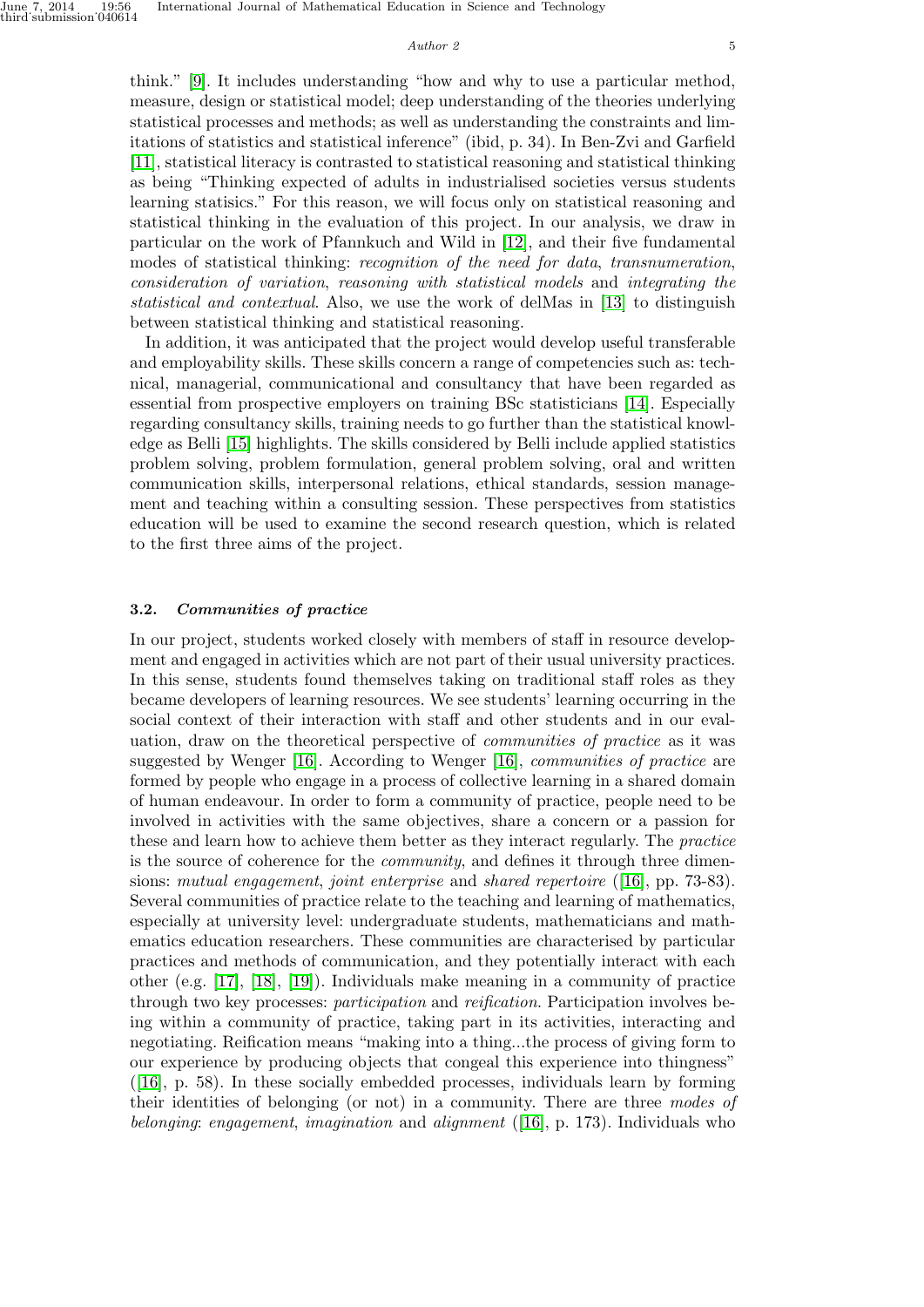engage with practice bring with them their own views and experiences (imagination) to weave a personal trajectory within the practice and they align with the norms and expectations of the practice. Participation is a source of identity; knowing what we can do forms what we are. At the same time, knowing what we *cannot* do forms what we are as well, so *non-participation* is also a source of identity. Non-participation is not necessarily a bad thing in identity formation in terms of the membership or not in the community. What is very important is the interaction between participation and non-participation and what dominates in this interaction.

In this study, we view university statistics teachers as a community that has teaching of statistics as a main practice. The mutual engagement includes teaching for statistical learning, learning of teaching of statistics and teaching design. The joint enterprise regards efficient teaching delivery (including assessment), development of effective resources that are effective, enhancement of students' learning experiences and teachers' professional development. The shared repertoire varies, and can include textbooks, software, online resources, symbols and discourses (technical, theoretical and pedagogical), as well as communication with colleagues and students.This practice is not stable, but is rather under a continuous negotiation between the teachers who are involved in this community and the overall institutional context in which this community is embedded. In principle, students do not belong to this community. However, in the context of the project presented in this paper, the participating students had the opportunity to engage with practices of the community of teachers–at least with some of these practices–and bring to the community their own experiences and knowledge (their imagination). Through the mutual engagement of students and members of staff a new boundary practice is emerging, the practice of resource development. This practice has the potential to perturb the rules of the community of university statistics teachers on the one hand, and changes students' identities on the other. We investigate this hypothesis in our third research question, which relates to the fourth and fifth aims of the project.

# 4. Evaluation Methodology

## 4.1. Data Collection

Our overall goals for evaluating the project were to assess firstly the quality and effectiveness of the resources produced, and secondly, the impact on the interns and dissertation students who were involved in the production of these resources. In this paper we report outcomes only from the latter and present results from the analysis of the following data set:

- Semi structured interview with Andy after his internship.
- Five dissertation students' anonymous written responses to a questionnaire at an interim stage of their dissertation at the end of the first term.
- All dissertation students' feedback after the completion of their dissertations. Due to restrictions on students' availability the feedback was collected in the following forms:
	- Semi structured interviews with two groups of three (Frederick, Beth, Helen) and two students (Victor, Bridget).
	- Semi structured interview with Andy.
	- Written responses from the remaining two dissertation students (Carol, Theressa) to the questionnaire on which the interviews above were based.
- Final outcomes from students' dissertations, including the resources produced.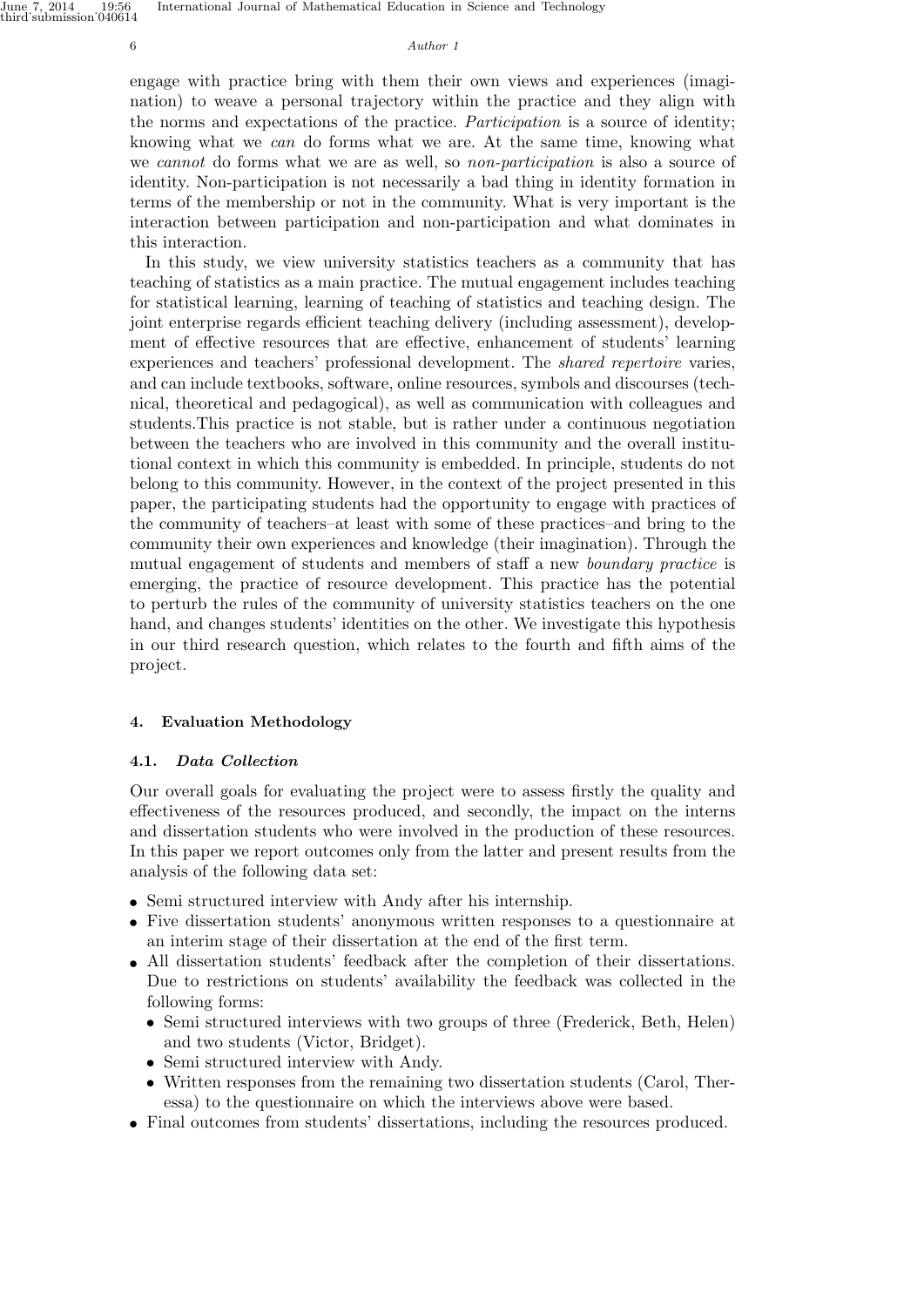The audiotaped interviews were conducted by post graduate students who were not involved with the project, and transcribed by third parties. The list of questions asked in the interviews and the questionnaires were developed by the authors in accordance with the eight aims of the project presented earlier (see a sample of these questions in Appendix A). Institutional ethics approval was sought and obtained for these interviews, and all participants signed informed consent forms indicating how the resulting data would be used.

# 4.2. Analysis

We analysed the interview transcripts and students' responses according to our research questions with references to the final outcomes from students' dissertations. Several iterations of coding and categorising by each one of us individually and together in consultation and interaction with existing literature in this area refined our theoretical perspective as well as the research questions. The first research question: "How did the students who participated evaluate the project?" was refined to:

- (1) what did students enjoy most about the project?
- (2) how do they describe their support from and interactions with staff during the project?
- (3) what challenges did they face?
- (4) what recommendations would they suggest for future implementations of similar projects?

The second research question: "What meaning did students make of statistics and statistics education at the conclusion of the project?" was refined in order to include specific aspects of this meaning in relation to statistical thinking and reasoning and transferrable skills. In this sense the second question was refined to:

- (1) How well were students able to demonstrate statistical thinking and statistical reasoning after the conclusion of the two phases?
- (2) How well were students able to demonstrate transferrable skills after the conclusion of the two phases?

For statistical thinking we looked for evidences regarding the five modes of statistical thinking proposed by Pfannkuch and Wild in [\[12\]](#page-22-11); for statistical reasoning we looked for evidence of relating underlying theory to practice, following the distinction made by delMas [\[13\]](#page-22-12); for transferrable skills we looked for evidences of any of the skills considered by Belli [\[15\]](#page-22-14) required for statistical consulting.

The third research question: "How and to what extent did students participate in a resource development practice during the project and how did this participation contribute to their learning?" was refined to:

- (1) What was the role, if any, of students' participation in resource development in their learning?
- (2) Did student participants experience a double identity of student and resource developer, and if so, how did they deal with it?
- (3) What contribution, if any, did students' double identities make to the practice of resource developers?

All the above aspects were analysed from the students' perspective as evidenced in their feedback (interviews/questionnaire). For the contribution of participation in students learning, we looked for evidence in which students speak about how their understanding of statistical concepts was affected by their role as resource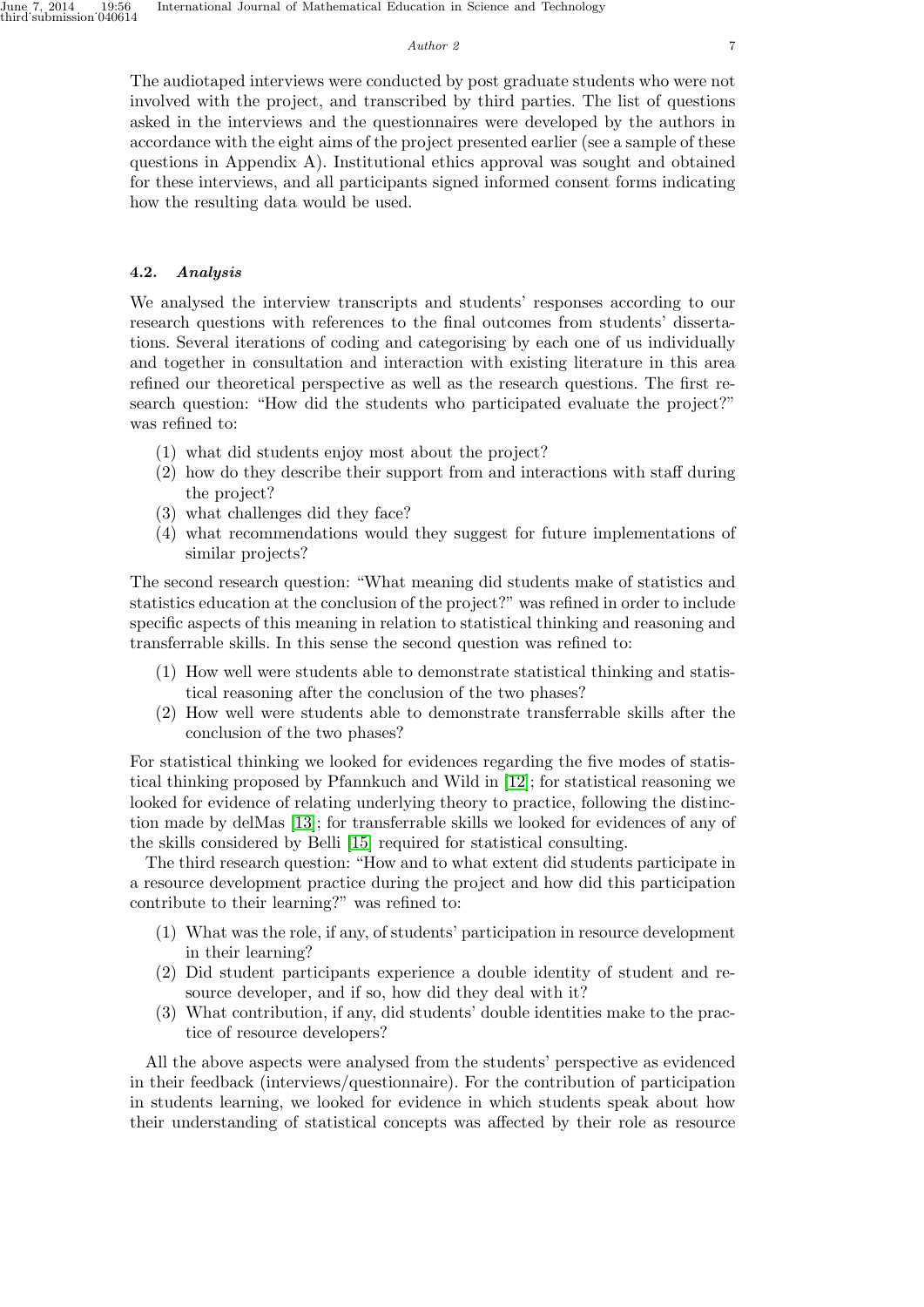June 7, 2014 19:56 International Journal of Mathematical Education in Science and Technology third˙submission˙040614

8 Author 1

developers. Regarding if students experienced a double identity, we looked for evidence in which students' perspectives shift between their roles as students and as developers. Specifically, we were interested in identifying points in which participants spoke either with the identity of the developer or with that of a student, or even mixed these two identities, in their utterances about their engagement in the project. Regarding students' contribution to the practice of resource developers, we were looking for points in which students described their contribution to the existing practice.

#### 5. Results from the viewpoint of statistics education

#### 5.1. How the students who participated evaluated the project

#### 5.1.1. Students' enjoyment of the project

In interviews and written comments, all students commented about their enjoyment of the project. Helen commented, "I think...they could do with more projects...around this area."<sup>[1](#page-7-0)</sup> In answer to the question "What do you think has been best about this project?" six students (Andy, Beth, Frederick, Victor, Andy and Carol) mentioned the fact that their work would be used. Andy said, "I think one of the big things is that it's going to be used. It's not just you've done a project and then it's gonna sit in a pile forever and never be seen again. It's actually going to be used by other people." Carol and Bridget mentioned the group work aspect of the project. Helen said she liked learning about education, as she intends to become a teacher. Victor further commented on his enjoyment: "I've really got into it and it's made it quite easy to do it, 'cause it's been enjoyable. It hasn't seemed like a lot of work. When we finally got around to writing up our reports, we realised how much work we had actually done for that year, and it was...quite a shock."

Throughout the rest of the interviews, various additional comments were made about working in a group of students. It seems that students had different views about what aspect of group work they found most useful. Some students liked being part of a large group all working on similar dissertations. Bridget said, "I've liked the fact that this has been loads of people to talk about things. We had lots of meetings and discussed different things. That's made it...more enjoyable, I think." Beth felt that some additional meetings with other students would have been helpful when learning new tools, in particular, Camtasia, which was used to produce screencasts. By contrast, at least one student, Andy, found the small groups helpful, but was not as interested in the large groups:

I didn't really want to sit there for forty-five minutes and listen to other people's dissertations. Especially when there's eight people...I didn't find them as useful. But the individual stuff or even...pairing off. Sometimes I met with one other person and Elizabeth, and they were useful because it's good to get a student's perspective on things as well.

#### 5.1.2. Support from and interactions with staff

All of the dissertation students felt that they had been well-supported in the second phase of the project, and Andy additionally felt he had been well-supported during the internship phase. He described the support during the internship phase as follows:

<span id="page-7-0"></span><sup>&</sup>lt;sup>1</sup>In quotations from students responses, ellipses are used to eliminate verbal tics (such as "um" or "like" or "kind of") and thereby improve readability.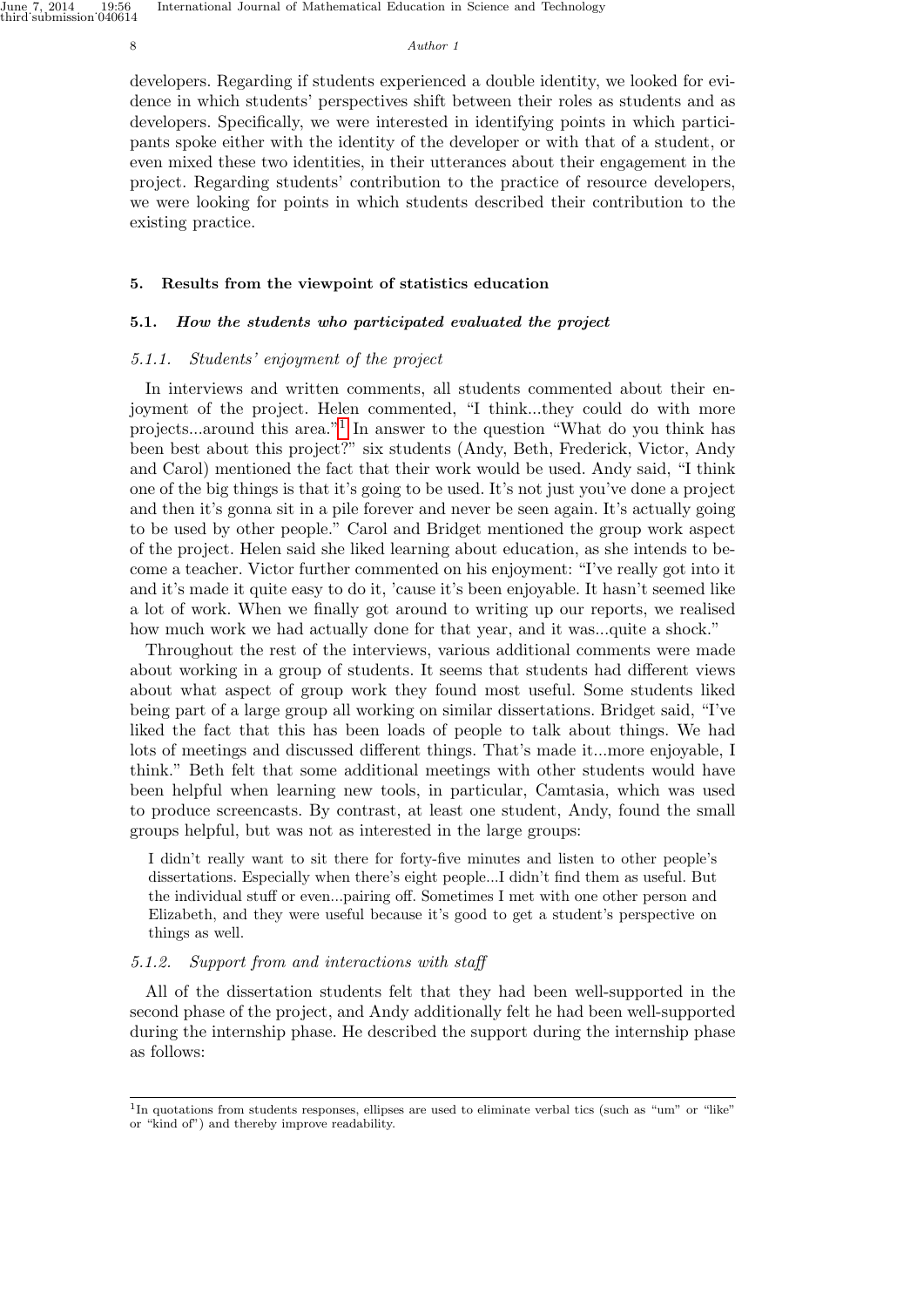# June 7, 2014 19:56 International Journal of Mathematical Education in Science and Technology

#### Author 2 9

That always got feedback straight away. The feedback we had set for it from Elizabeth was saying, 'this is good, but you need to change blah...' I would go away and change it, show it to her again, and then maybe a couple more things needed changing. But they were good. I didn't get as much feedback on the lab sheets, but that was because Elizabeth hadn't really done R at that point, so we couldn't really do much. I got feedback off one of the PhD. students, so that was useful. So, there was loads of feedback when we were doing the actual thing. And I did really enjoy the internship. I found it really useful.

He added that an important factor was that, "Elizabeth is great in terms of making you feel welcome." During the second phase, Andy again described his meetings as useful, "I found individual meetings with Elizabeth really useful. Where if I was stuck and we could just sit down there for an hour and go through it together." It is interesting to note that in the second phase of the project, Andy's description of his interactions with Elizabeth puts them closer to collaborations of equals rather than direction from a supervisor: "like Elizabeth, we were both learning it as we'd go along. She knew no more than I did, and I knew no more than she did."

Frederick also found the working relationship to be collaborative.

Communication was two way. Like Elizabeth gave me the opportunity to do what I wanted, and then if she found something that was just completely wrong or she didn't quite like the idea of, we'd talk about it and then go on from there.

Other students in the second phase also felt that the support from and collaboration with staff was good. Victor described his meetings with Bridget, Elizabeth and David as follows:

I think we had...very successful meetings... We met a member of staff at least once a week, either David or Elizabeth. That, that was helpful. And then we spoke to each other quite a lot about what we were doing and different ideas for each other, and how things could be improved.

Bridget echoed this, "we got...quite good guidance from both David and Elizabeth as to how...the problem sheet should be structured and what they wanted from resources." However, sometimes Bridget felt that the meetings did not cover what they needed to: "I think it was particularly useful to see David fairly often, although there was a lot of times where...he'd get talking about something and then that was the whole meeting gone without really looking at resources."

Helen and Beth's descriptions of the support they received was more like support from an advisor, and less collaborative. Helen described her support from Alicia as follows: "I worked closely with Alicia, and so she was always aware of what was going into the problem sheets and whether it was suitable or not." She summarised the support as an important balance to the difficulty of the project: "It's been more challenging than I first expected but at the same time the support has been great." Beth reported, "I think I worked quite a lot with staff, like I met with Mike and Elizabeth a lot," and "Elizabeth and Mike checked through everything I that I created." Overall, she said about the support she received, "I can't really think of anywhere where it could be improved."

## 5.1.3. Challenges students faced

Difficulties mentioned by students include those related to educational practice. The most commonly mentioned difficulty was time constraints. Beth commented:

I think time became a bit of an issue at the end, because we...realised I had to suddenly do them, I think it was about week 6 and we wanted to get them done before Easter, I kind of had about a week to...get everything produced and finalized.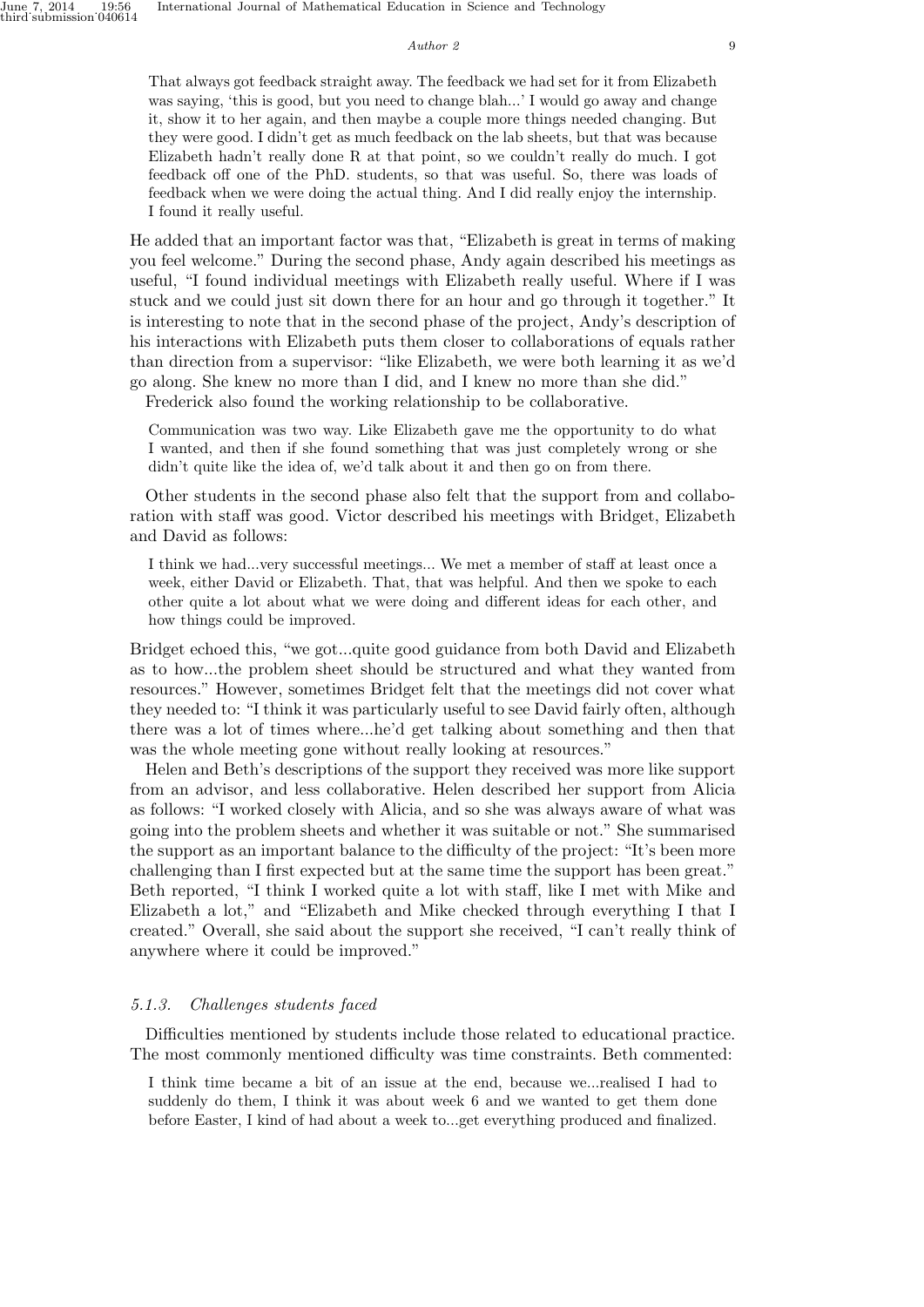Helen felt that time constraints limited the quality of resources she was able to produce:

I'd say, time constraints because we wanted the resource to be used this year and we had to make them...sometimes I had three weeks to make a problem sheet or the others, I had just one week to make a problem sheet, so...I'd just say if I'd had a bit more time it would have been better.

She also mentioned the issue of time constraints in determining how students in the module for engineers would use the materials:

I wanted to find out more about how statistics was actually used in all of the courses that the students were on from the department of materials in engineering. But with the time constraints and everything, they didn't reply to our emails in time so we just went ahead and made the problem sheet without that information.

Finally, some students mentioned they would have liked to observe how the resources were used, and to discuss with the students using them, but that there was not the time to do this.

Another difficulty, mentioned particularly by the students working on resources for students not in mathematics, was dealing with making the material accessible to the range of students on the module. Carol wrote, "I learned that statistics is taught carefully in this module as only 15% of the students have A-level maths and as a result they are wary when it comes to learning statistics." Victor made similar comments about tailoring resources to the students in the sport science module.

Finally, many of the students felt that they did not know at the beginning of the project what they were supposed to be doing. A characteristic comment was from Bridget: "I do feel like it took a long time to kind of get the ball rolling and actually get started on work." Some students, such as Carol, attributed this to the novelty of the dissertations, "At the beginning I was very confused about what was going on and what I was expected to be doing. I think this was just because this type of project was new to everyone." Several students made comments on their expectations for improvements in future such dissertations. For instance, Frederick said:

I think we all succeeded in creating a foundation for future projects and now that we know what our projects were about in the end, I think students who take over from us, if they do, they'll be more clear on what their project will be from the start.

#### 5.1.4. Students suggestions for future implementation of similar projects

Students also had some suggestions for how the dissertations could be improved in the future, which reflected the difficulties they mentioned. These included having a clearer plan at the start of the dissertation and getting more chances to get feedback on their resources from students who used them. One student, Victor, suggested getting a sense of the students at the start of the dissertation:

I think it would be a good idea if maybe right at the start of the project, we went in and spent just a little bit of time with them, because they will have lab sessions so we could go in and...sit in a lab session, see how...the students work. It would just give you a better idea of what you were looking at.

## 5.2. Students' demonstrations of statistical thinking after the conclusion of the project

The interviews and questionnaires show evidence of various modes of thought relevant to statistical thinking [\[12\]](#page-22-11). Furthermore, our analysis revealed a sixth mode of thought, which we call awareness of multiple approaches, which we also discuss.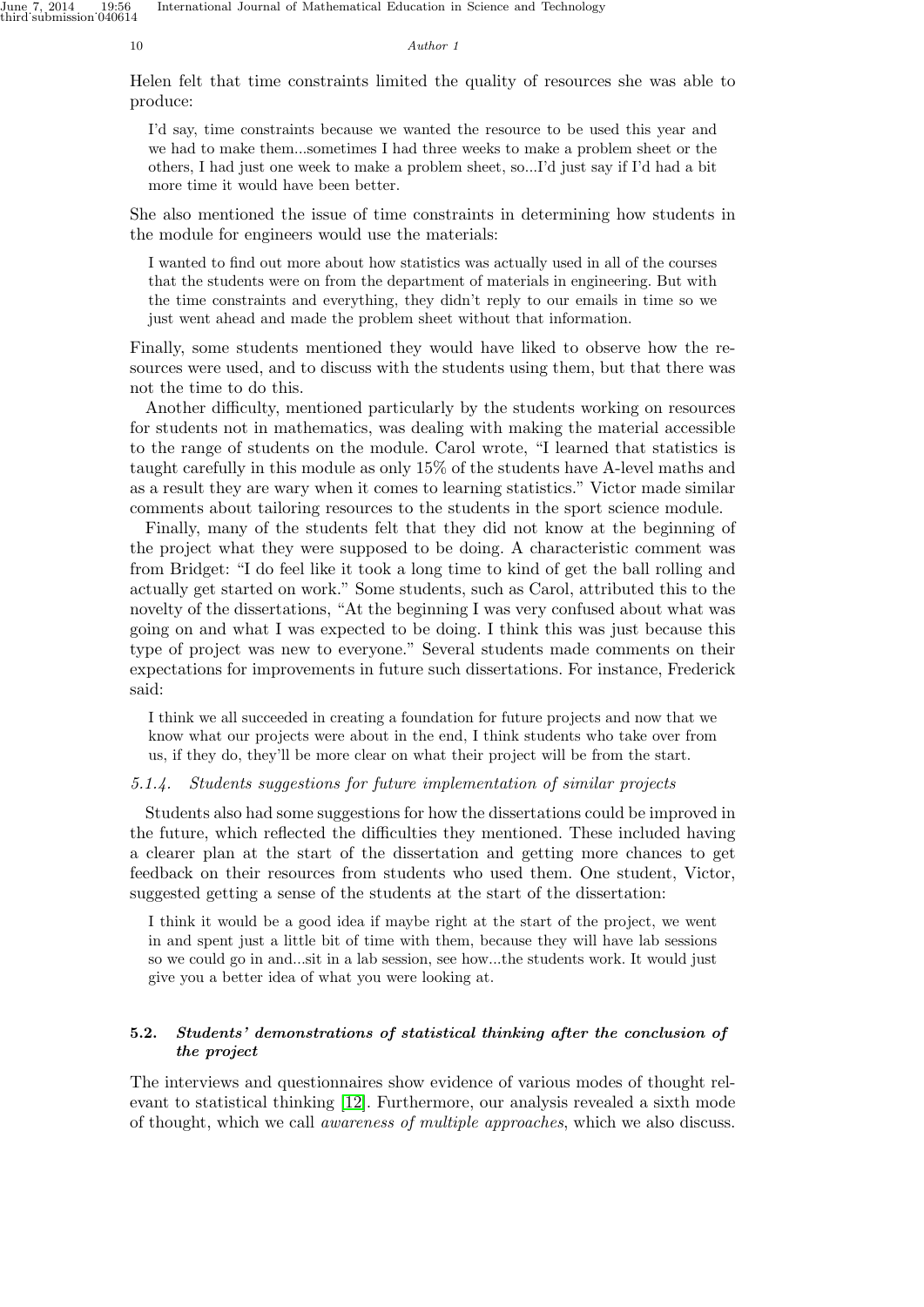## 5.2.1. Recognition of the need for data

Understandably, students whose projects related to modules focused on design, namely, the information science and clinical trial protocols projects, had several quotes relevant to this area. For instance, Frederick commented on design for medical trials, "You can't just do [a medical trial]. You've gotta go through about a year's practice and development. 'Cause obviously, it's a serious matter. You can't just come up with an idea and test it." Both students working with information science mentioned the importance of design. Carol recognised, "Everything they study comes back to how well the survey was designed in the first place." Teresa commented, "There are so many points that need to be considered when designing a survey; there is much more effort needed than people think." Additionally, Beth designed a study herself, and said she learned from that how to create a protocol and design a study.

## 5.2.2. Transnumeration

Transnumeration is related to the exploratory stage of data analysis, in which summary statistics are calculated and uni, bi and multivariate graphical methods are used to look for patterns and anomalies in data. In the first phase of the project (the internships), one of the videos and labs produced by Andy involved exploratory analysis for two-way ANOVA. In the second phase, the lecure notes Andy produced on survival analysis, the videos Beth produced for statistical modelling, the videos Bridget produced and labs she and Victor produced for the sports statistics module and the labs Helen produced for the engineering module all involved material about exploratory analysis. After his internship, Andy mentioned one new type of plot he had seen, and how that can be used to understand data in a new way:

I had never come across interaction plots before. They were quite nice in seeing if the two separate variables depended on one another and then calculating it. And then, from that you can sort of see, 'Oh, we're likely to have some sort of interaction here.'

Victor mentioned the lack of exploratory analysis in the existing materials for the module he was working on, "The resources he had...there wasn't a lot of preliminary analysis, and it didn't include a lot of graphs and things that could help...explain later. So, that we added quite a lot of that in." Beth, whose dissertation involved writing and marking a formative assessment for her study, noticed that the ability to use plots to study data was a weakness among the students in her module, "Working on this project, it became quite apparent that students...didn't have the basic statistical understanding of...exploratory analysis."

## 5.2.3. Consideration of variation

There was less evidence in the interviews of the consideration of variation. This topic was, however, closely related to the development of resources on designing a statistical protocol for a medical trial. Frederick said in his interview:

In Stats Modeling and Stats Methods, we learned a couple of designs, but in this there were many more, and so the main thing was much greater range of statistics and design that we used, and you have to be very careful about when to apply each one.

The report he wrote included a variety of topics relevant to the control of variation in experimental design. These included: nuisance variables and stratification, the placebo effect, observer-blind, subject-blind and double-blind trials, inclusion and exclusion criteria, screening, and the difference between full data sets and perprotocol sets.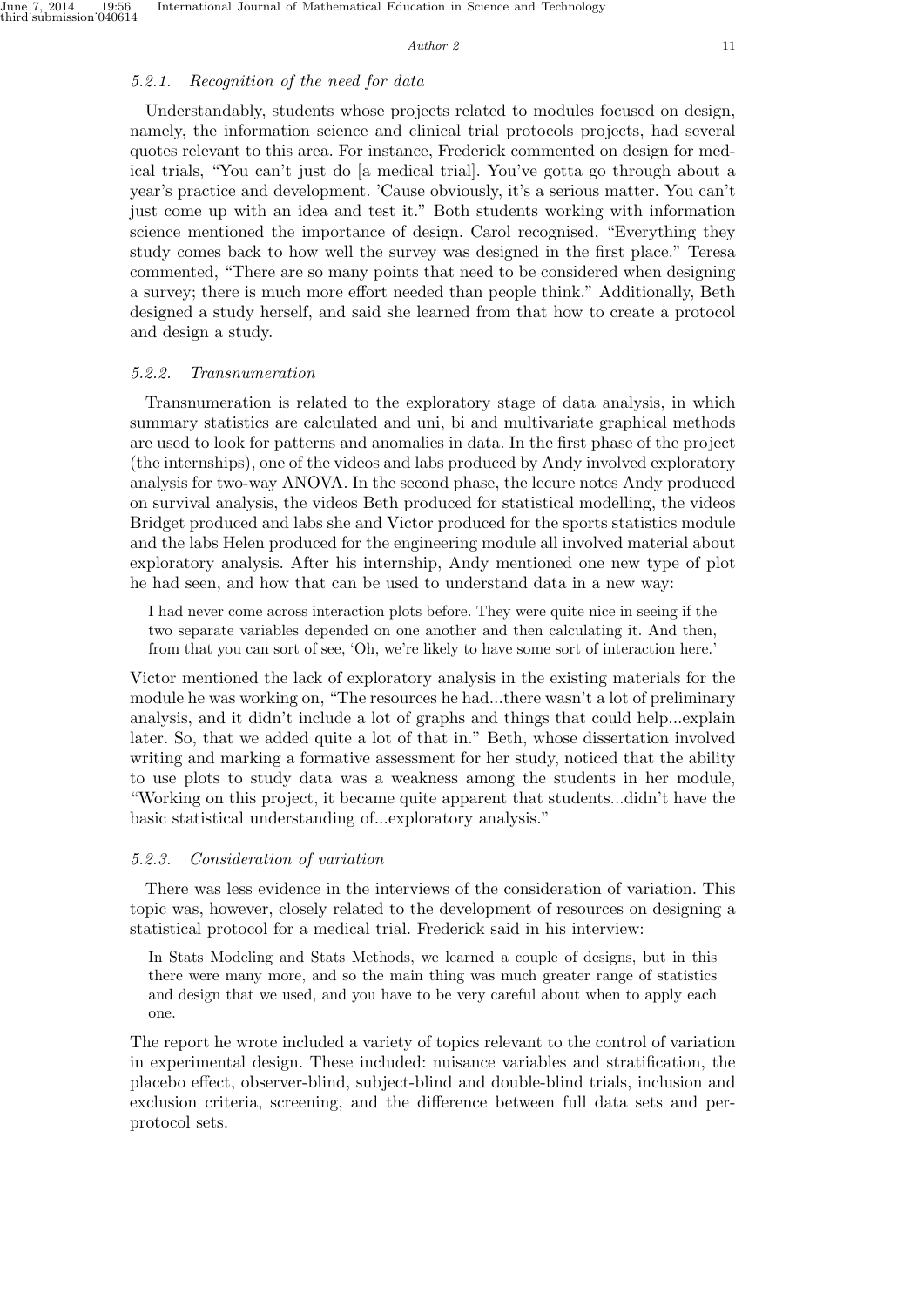# 5.2.4. Reasoning with models

Quite a lot of the work the students undertook involved reasoning with models. One part of this was understanding how to decide what model and what sort of test to apply to data. Andy mentioned this as one of the main things he learned from his internship: "Picking what test to use–that was quite a big one, in terms of what sort of variables were we dealing with and what variables weren't we dealing with." Again, Beth saw this as a weakness among the students in the module she was working on: "they...didn't really know that it was useful to classify their variables...'cause that means they have to carry out different tests." Carol and Teresa had the additional difficulty of choosing a small set of tests for the often mathphobic students in Information Science to learn that would cover at least some of the questions they might want to answer. Carol says, "I used some of my knowledge from the module Statistical Methods and the recommended textbook...to work out which statistical tests would be best for the students to use on particular data sets."

Another aspect of reasoning with models came up when students used Excel to create realistic random data according to various statistical models. Four of the students did this in the second phase of the project–Andy, Helen, Bridget and Victor. Bridget and Victor discussed this in their group interview. Bridget found this part one of the most challenging in her dissertation: "I found it really difficult to find an example that was going to work, and to create data that backed up the example that showed the things I wanted to show." Victor enjoyed the challenge of creating questions and data:

I quite enjoyed coming up with the...actual research questions and then creating the data around that because we had to create our own data–to do a little bit of research into what sort of questions would fit in with each of the different tests and whether they'd give us...good enough results that could mean something to the students.

Both students were eventually able to create datasets using Excel and summary statistics from studies in the sport science literature to create meaningful datasets for sport science that also demonstrated the relevant inference procedures.

## 5.2.5. Integrating the context

One aim of setting dissertations within modules in different departments was to give the project students a sense of how the context influenced the implementation of statistical analysis. Beth commented the benefit to her of seeing how statistics was used in sport science: "Normally we...use stats in kind of almost an abstract way. This was more examples, to see how it fits into...real life." Victor tried to create resources to encourage the sport science students to integrate the context when drawing conclusions: "What we were trying to teach them was to take their numerical conclusions and apply them within a whole discipline, sort of using areas from the whole subject to make...conclusions about that certain research." Beth felt that more integration of context would be useful in her module for maths students, and said, "I think they just learnt it as more of a predictive model, but there weren't necessarily many examples about when you would use it in...real life situations."

# 5.2.6. Awareness of multiple approaches

An aspect that we believe is involved in statistical thinking, but which is not enumerated in the Pfannkuch's and Wild's list of five modes, relates to the awareness of multiple possible valid approaches to analysis of a given dataset. For instance, two statisticians may chose different graphical methods to explore a dataset and elucidate their findings, or may choose to treat a given dataset through parametric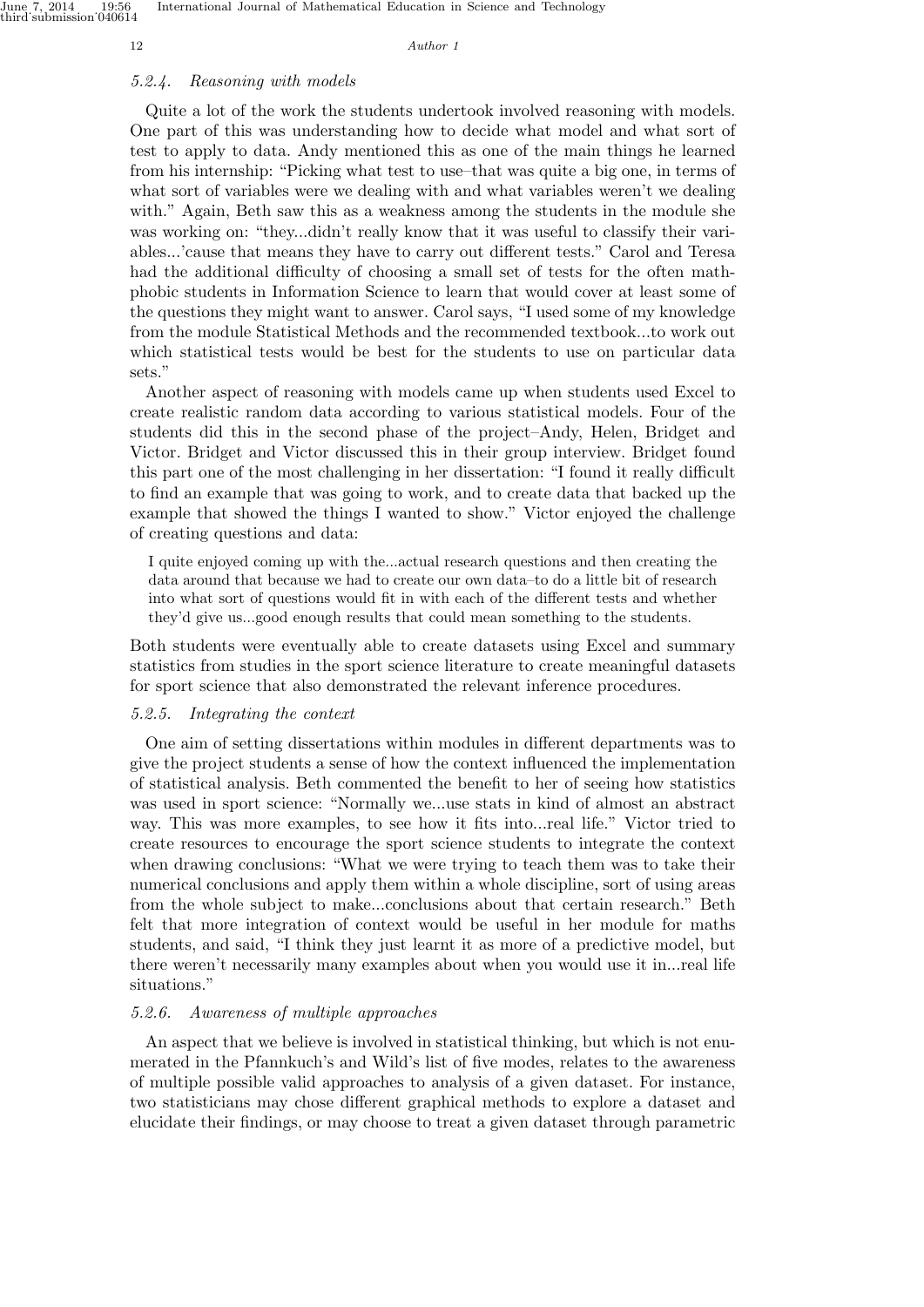or nonparametric methods. Two students made comments related to this in their interviews. Frederick mentioned this as one of the main difficulties in statistics, perhaps especially for mathematics students, who are accustomed to single correct answers:

Unfortunately, statistics isn't as clear as...there's not an algorithm as such that you can just go through. Like, you can make one, which is the aim of [the flowchart] but it's not like black and white because...there's little bits and each one, like variables, can go in two directions in certain things.

Andy also mentioned that this could make people uncomfortable:

Say if you're doing exploratory analysis for something, there are hundreds of ways you can go about it. And I think people get worried that because their way isn't the same way as the person next to them, that they've done it wrong and they haven't.

# 5.3. Students' demonstrations of statistical reasoning after the conclusion of the project

Whereas statistical thinking relates to understanding the process of analysing data, we have taken from the work of delMas a characterisation of statistical reasoning involving relating underlying theory about statistics to the ways in which tests are implemented or interpreted [\[13\]](#page-22-12). Andy mentioned this as one of the places his understanding had improved through the internship.

My understanding improved in...how you interpret your results and what this means. For example, a p-value of 0.05 means that there's a one in 20 chance that you drew that sample at random and things like that. Before, it was just that if p is less than 0.05, then it's significant, and if it's not, then it isn't.

Although his definition of p-value is not quite precise, he has clearly understood that it has a precise definition, and perhaps in a more formal context could have produced the correct one.

Most of the students touched to a lesser or greater degree on the relationship between statistics theory and practice in their dissertations, and included sections of theory expanding on the material that was covered in the resources they produced. In the group interviews, students commented on the failure of the pre-existing resources in the modules they were working on to unify theory and implementation. Victor explained why this is a problem,

They're taught to the students so that they can learn how to implement the tests. They don't actually get into learning really about the statistics. They learn a stepby-step guide of how to use the test and what the test means. So it could be difficult for them...when they come to use the test in different areas. If they've got to make alterations, they wouldn't know how to do that...they'd need to learn more about the underlying stats than the actual test itself.

Students also discussed how they tried to improve this aspect of the resources. Sometimes, this was done by including more information: "Our lab sheets included information on population and sample size and a lot of information about hypotheses, interpreting p-values and statistical tests." Helen felt she improved her resources simply by including questions: "The resources I created actually asked questions to the students, which the old ones didn't, so they were actually having to think about the statistics they were using and try to understand why."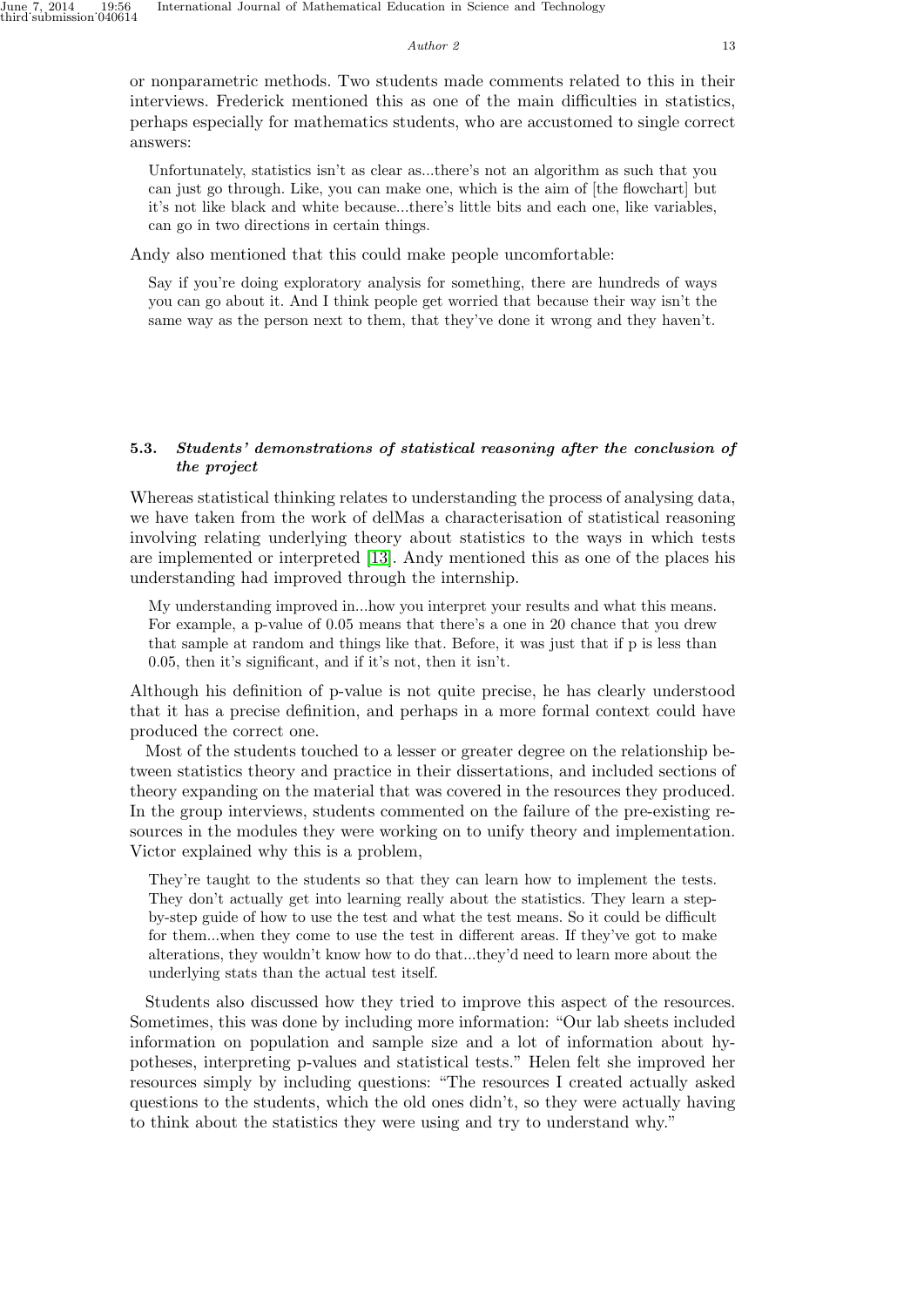# 5.4. Evidence of transferable and consulting skills

All of the students undertook tasks in their dissertations that required transferrable skills important in consulting. In particular, all eight students in the second phase of the project wrote dissertations about their work, which developed written communication skills. In his second interview, Andy articulated the value of the transferrable skills training: "It almost gives you a new skill set." When asked to elaborate, he mentioned grammar, structuring a report and other writing skills, as well as organising work and working to deadlines. Similar skills were mentioned by other students, as well. Students working on dissertations for information science and sport science needed to learn to run effective meetings (session management) and communicate with people from various backgrounds (communication). Carol wrote, "Meetings improved throughout the year as we were getting to grips with the aims," and Theresa said, "Every meeting there was good communications between staff and students. Any issues either party had was always raised and usually sorted in the meetings." By contrast, Bridget and Victor sometimes found it was difficult to get around to everything in meetings that was necessary, especially given the amount of time that the module lecturer was able to spend discussing with them.

Students also needed to learn how much and what teaching to do within their consulting role (teaching in a consulting session). Students commented particularly on the need to balance their views on how things should be done with the opinions and needs of the staff teaching and students taking the modules for which the resources were developed. For instance, the two students working on the Quantitative Methods module in sport science discussed working within the formats of existing materials for the module. Victor said, "[What I liked least was] formatting the questions so that they would then fit in with the way he wanted it done. I think maybe there would have been better ways to do it." Bridget added to this:

There were things that we wanted to change [but] we wanted to kind of keep the structure he already had so we had to make sure we weren't kind of going out of our way to change everything.

Theresa, working with the module Research Methods in Information Science, mentioned a similar challenge relating to convincing the module lectures, for whom they were effectively consulting, to do things in new ways:

I learnt that staff in the information science department seemed to be quite strong minded, in that they didn't want to make many changes. However, we did manage to make some small changes by providing a convincing argument.

We will return to this comment in the next section.

There were also aspects of consulting that the students needed to learn to deal with, but which they did not seem to recognise as normal parts of consulting projects. For instance, the comments mentioned earlier about time constraints relate to learning to work within a particular time frame for a project, which relates to general project management. The comments about not knowing at first what they were supposed to do also show that the students have had an experience of the first part of consulting, problem formation. The negotiations with members of staff in Sport Science and Information Science relate, among other things, to interpersonal skills.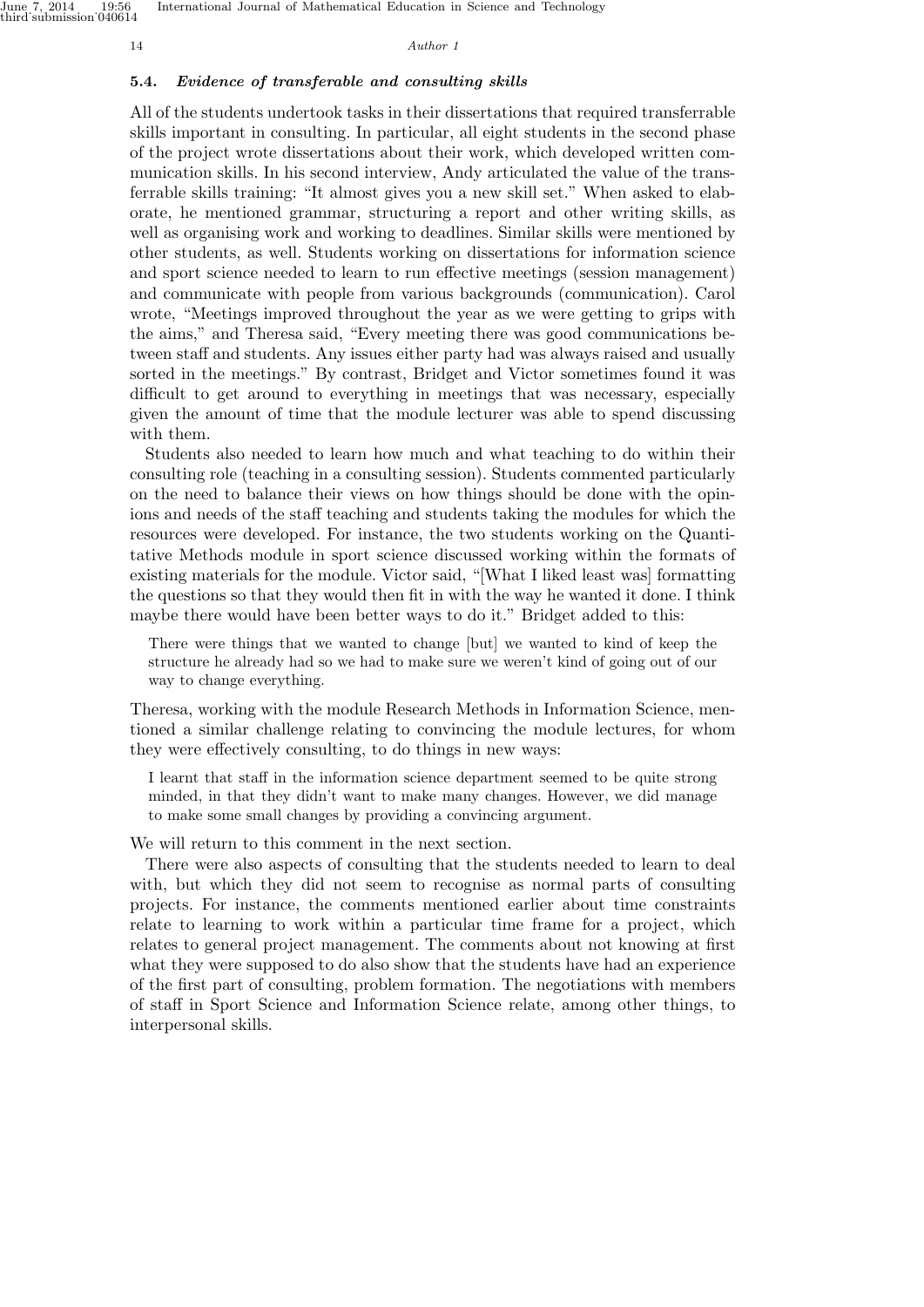# 6. Results from the viewpoint of communities of practice

# 6.1. Students' learning through their participation in resource development

Our analysis of the data from the viewpoint of communities of practice indicated six characteristics of this practice that students valued as important in their learning of statistics.

The first characteristic is related to the responsibility for future students' learning, which participating students felt. This led them towards the creation of accurate materials that would be clear to other students. Beth, for example, mentioned that she would seek assistance from her supervisors to "double check before...including it [an item] in a resource and then confusing the student." They claimed that their participation in the resource development supported the solidification of their knowledge in order to be able to teach it. Andy, for example, in a question on what he learnt from his involvement in the internship (first phase) mentioned: "When you're making these resources you have to have a good understanding because if you don't understand you're never going to be able to make someone else understand," and later he added, "I thought I knew quite a lot of that sort of stuff before hand, but it just sort of solidified my knowledge, really." Also, he acknowledged how this engagement helped him to give a structure to his thoughts:

When you have to go through each chapter step by step and we're reorganising it you have to know...what follows on from what. And just...the organisation of my thoughts really...I knew bits and bobs but I...couldn't take someone through the problem. [If] someone asked me, 'How do you do this?' I might have known, but then I might not have known what to do next.

Victor mentioned explicitly that he had to learn himself firstly, before being able to help somebody else's learning:

Along with research design...I was trying to help the students learn how to...design research, so I...learned a few little things to try and then teach them about...samples sizes.

The second characteristic concerned the usefulness of the outcome of the overall endeavour; as Frederick mentioned "the resources we created will actually be used, and I think that was the biggest motivation."

The third characteristic, related also to the previous one, was the demand of ideas that will motivate those who will use the produced resources. Participating students had to broaden their views and to work hard in order to find these motivating ideas. Victor, for example, mentioned that he had:

to do a little bit of research into what sort of questions would fit in with each of the different tests and whether they'd give us...results that..., could mean something to the students, that they could really follow and analyze properly.

Motivating ideas are also related to the fourth characteristic concerning the creation of resources by modelling real and relevant experiments. In those cases students had to create examples based on learning scenarios inspired by and of relevance to other than mathematics disciplines (e.g. engineering or sports science) which were novel to the participating students. Bridget, for example, mentioned that she:

found it quite interesting to see how it [statistics] applied to a different discipline. Cause normally we...use stats in...almost an abstract way. This was just more examples, to see how it fits into...real life, and how they use it in their modules.

The fifth characteristic is related to the need of awareness of alternative vocab-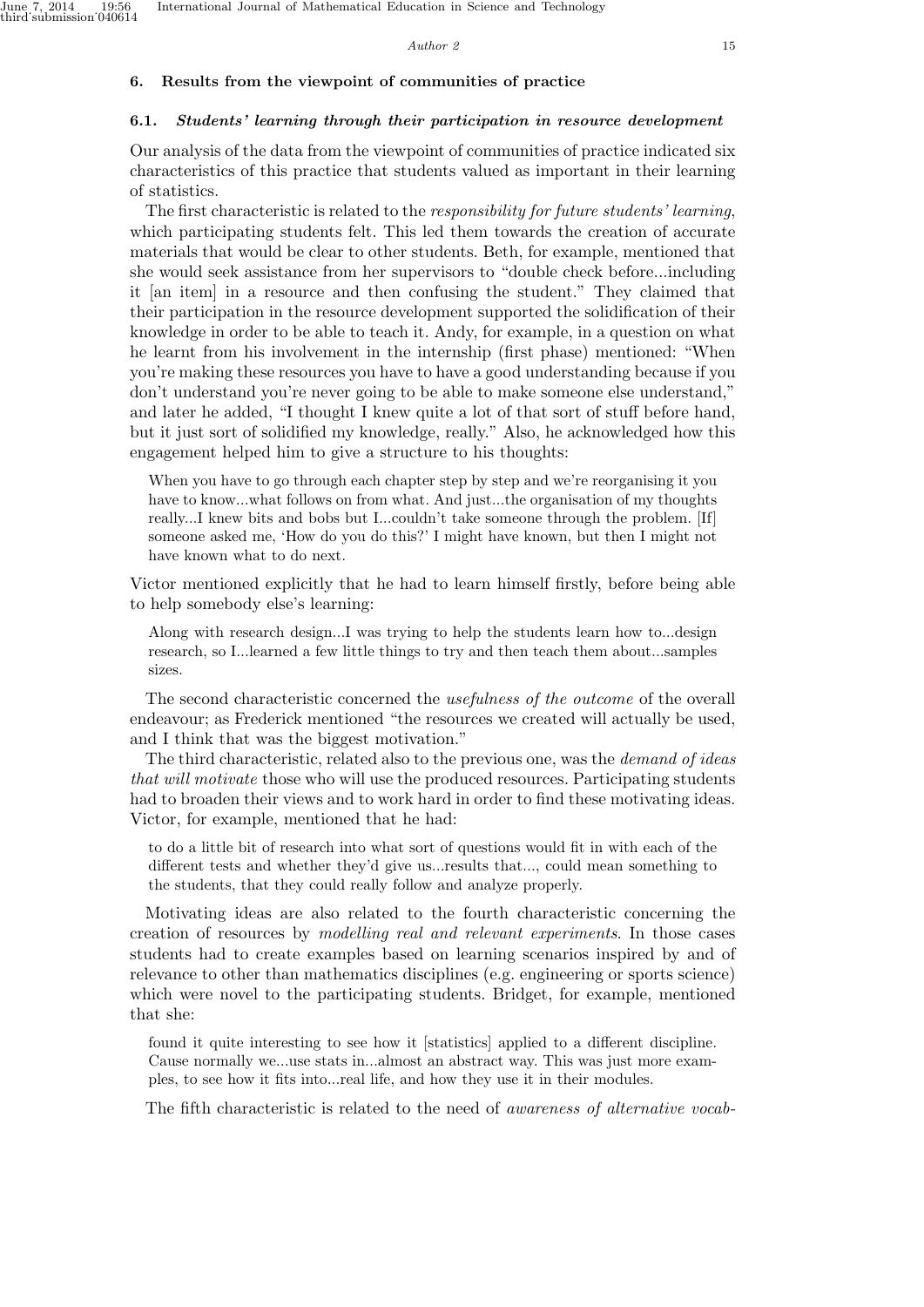ulary from other disciplines. Victor and Bridget, who were engaged with statistics for Sports and Exercise students, dealt with the variation of the uses of statistical terminology and how the disciplinary context changes the statistical discourse. Similarly Theresa, who developed resources for Information Science students, noticed that: "From group meetings with the other students it was very clear different modules and courses use different terminology to mean the same thing."

Finally, the sixth characteristic is related to students involvement in statistical teaching and its contribution to their understanding of how statistics is taught or learnt. Helen, for example, who dedicated a substantial part of her dissertation in statistics education literature in order to develop lab resources for a module in statistics for engineers, was very clear:

I didn't learn much new around statistics. I learned more about how statistics is learned and how it is taught and more about the... teaching techniques around statistics, because there's lots of...common misconceptions when students are learning statistics. I learned more about how to deal with their misconceptions rather than more about statistics. I learned more about education.

Beth, "through working on this project" learnt about other students' understanding: "it became quite apparent that students...didn't have the basic statistical understanding...of...exploratory analysis." Furthermore, from the assessment perspective, Victor who worked with the module lecture in the development of assessment materials,

[...] learned a lot about the way they like to...set up problem sheets, so that it really works through'..I don't think you really notice it when you're doing it yourself, because it's just there for you but, both members of staff like to set out problem sheets in a certain way so they really help the students go all the way through the test, instead of working on just little bits. So...if you don't work on them, and set up one yourself, you don't really understand that, because you just sort of take it for granted that it's there.

## 6.2. Students' multiple identities

The students who were involved in this project brought their experiences (as learners who had attended statistical modules in the course of their mathematics degree) into a practice of resource development that is usually allocated to their teachers. We can say that we have two different perspectives here connected to different possible identities: the identity of a student and the identity of a resource developer. There were various ways in which the participants interacted with these perspectives. In some cases, the participants took on one or the other perspective. Helen spoke explicitly on how she saw herself on the other side of the wall: "I think it was really interesting to be at the other end of the...lab sheets. ...Usually we're the ones that have been doing the lab sheets and now we're the ones creating them." In the same spirit, Bridget realised that "[she] never really thought about it [statistics and education] before, so it was nice to look at the other side of it as well." There were cases in which participating students took clearly the students' perspective and stood critically against lecturers' practices. Helen, for example, although in other points she said that she had found herself "at the other end" she distinguished herself from what lecturers have been doing:

I don't think lecturers are always aware of how...difficult it is to learn a new module from scratch, so that when everything's taught to you...in lectures, students don't always make the link between, between lectures or between labs and lectures.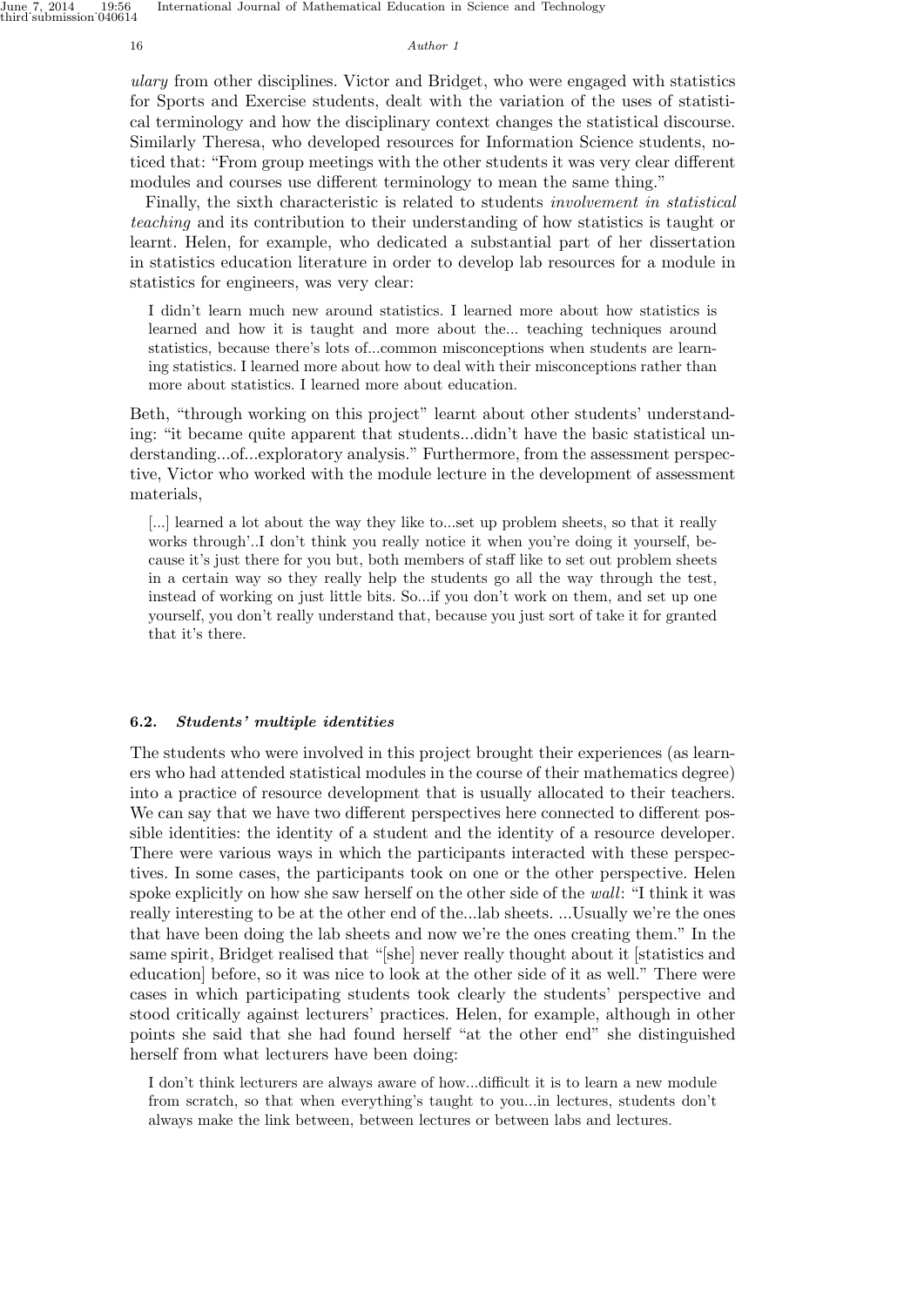However, there are cases in which being "at the other end" made them to view a lecturer's work with sympathy. Andy, for example, in the first phase of the project developed resources for a new module which had some fluctuations in the quality of its delivery the year after (at the time the interview was taken). He clearly distanced himself and the resources he had created from the lecture delivery in his critique: "They [current students] feel like Elizabeth is a bit all over the place with how she's delivering the module. So, I don't think the resources are the problem; it might be more the delivery." However, later he commented with sympathy on the lecturer's effort: "[u]nless it's slightly down to the fact that it is all new content, so it's going to be all over the place in the first year of giving it."

Often participating students mixed up the student's and the developer's perspectives in the same utterance, as the following excerpt from Frederick indicates:

Statistics has no simple aspects. I would say...very complicated ones at the same time. And they've all gotta be linked. 'Cause students...I quite liked statistics when I was at school and stuff, but when we did all these modules, I was so confused. It was only when I redid this that I understood stuff that I never understood in Stats Modelling and Stats Methods. I just wrote answers that I learned, but that didn't mean I understood them; it just meant I could memorise them.

In this excerpt Frederick starts speaking as developer about statistics and what students do and he shifts to what he used to do as a student. Based on examples such as this, we believe it is inappropriate to talk about a distinction between the students' and the developers' identities, as these two were not clearly separated from the evidence of participant students' responses. We prefer to speak about different perspectives and shifts between these perspectives.

Another interesting observation is how participants, who had to develop resources for non-mathematics students and collaborate with a lecturer who was not mathematician or statistician, saw themselves as mathematicians in juxtaposition to those who were not. Victor, one of these participants, distanced himself from the position of the students to whom the materials he was preparing were targeted:

I think really...making...the questioning...straightforward enough so that the students could understand, as well as really sort of helping them learn how to use the tests, each time. ...Trying to balance what we know...from maths as well and trying to tailor that towards these students. That was...a quite difficult thing, because we'd not come from that background, so we didn't really know what they expected from it.

This was not the case with the participants who were preparing materials for modules they had attended in the past as we will see in more details in the next section.

## 6.3. Students' contribution to the resource development practice

From students' responses, we can identify a range of aspects in the resource development practice to which they had the opportunity to contribute. The first aspect relates to the fact that a student as a learner and as a developer at the same time can bring more insight into how students - the final users of these resources - obtain the statistical knowledge, as Frederick mentions:

So, if I was a student, I'd have...got stuck at the same points I got stuck at when I was trying to produce the notes. So, it's basically I learned that when the lecturers, like Elizabeth, she might understand something...but when they're producing it you have to be able to produce it within the student's knowledge, or what they've already learned from before. So I've probably learned that having a student create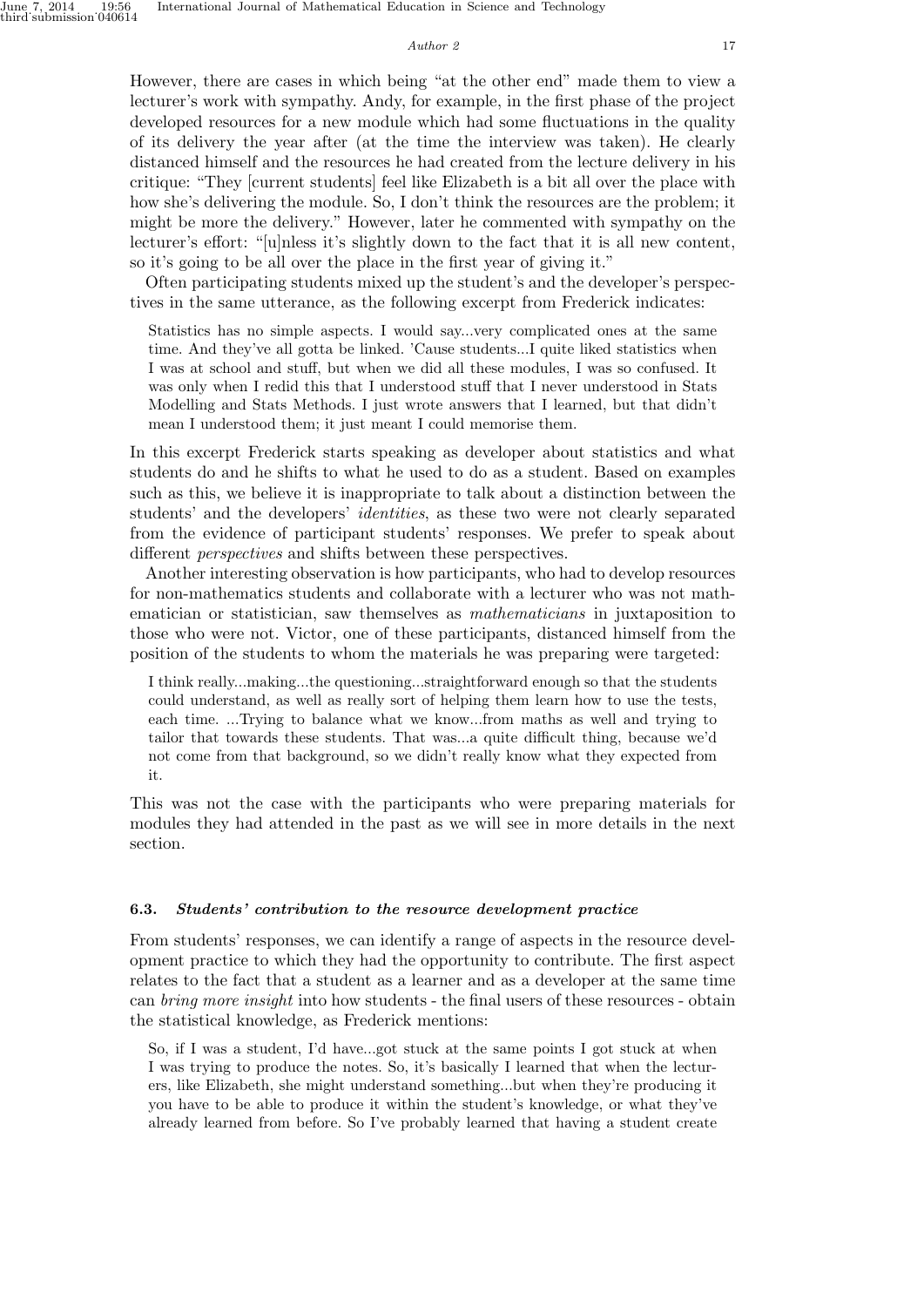the resources meant that...it should be to the level which is understandable for the new student.

According to Andy, the above is not necessarily important if the lecturer has already the necessary pedagogical knowledge and sensitivity to students' needs - as it proved true for the lecturers who contributed to his dissertation. However, he felt this was not always the case: "with some lecturers I was more critical of and I maybe I could have given them an insight [laughs]. But I feel like Mike and Elizabeth...if anything, they gave me an insight into students."

A second aspect is the internal knowledge students bring in the resource development. This aspect was applicable to those students who developed materials for a module they had attended recently and were able to bring in their experience as learners. As Frederick says:

I think it's right that we can give back...to the other students that are in the years below us, because when we took the modules ourselves, we knew exactly what the strengths and weaknesses of the module, so if we use our knowledge for that, to actually carry out a dissertation, that benefits us and also...the students following on from us, I think that's a really a good idea.

A third aspect relates to the new techniques students can bring in the evaluation of the new resources. Frederick for example, piloted the new materials with his peers: "I had people in my house and also people on the course, who were...doing the same process, reading through it to make sure that they understood it or were able to understand most of it". For future similar dissertations, he also suggested testing the materials with students who are at the same position as the students who will attend the module:

Yeah, it's just important to listen to other people who have taken the previous module...who...would have the same knowledge as a student going into this module, to see if they were able to understand and find the notes useful.

Beth ran a small test and survey to evaluate how the new resources were perceived by the students, and brought to Mike's attention some student difficulties of which he was not aware:

...because [Mike's] students get good marks, I don't think he really realised that they don't have the basic understanding that you would need to...carry out their own statistical analysis. I think that has definitely brought it to his attention, that he needs to focus more on...the initial stages a bit, which...was a useful thing.

## 6.4. Students' participation in the community of university statistics teachers

A key concept in communities of practice is participation. Our analysis of the data revealed that there were varying levels to which the project students participated in the community of resource developers. These differences seemed to relate to the challenges students faced in their projects and to the ways in which they dealt with these challenges. Some of them dealt with difficulties through hard work, seeking help from their supervisors and other members of staff, searching the available resources, expanding their skills (e.g. learning a new software), and negotiating with other students and members of staff. One of these students was Beth, who claimed:

[...] having the meetings with Mike and Elizabeth I never really felt I had to create things on my own. I..talked through...video scripts to make sure to fit in with...the way that Mike's module would be run, and...having Elizabeth check them for...terminology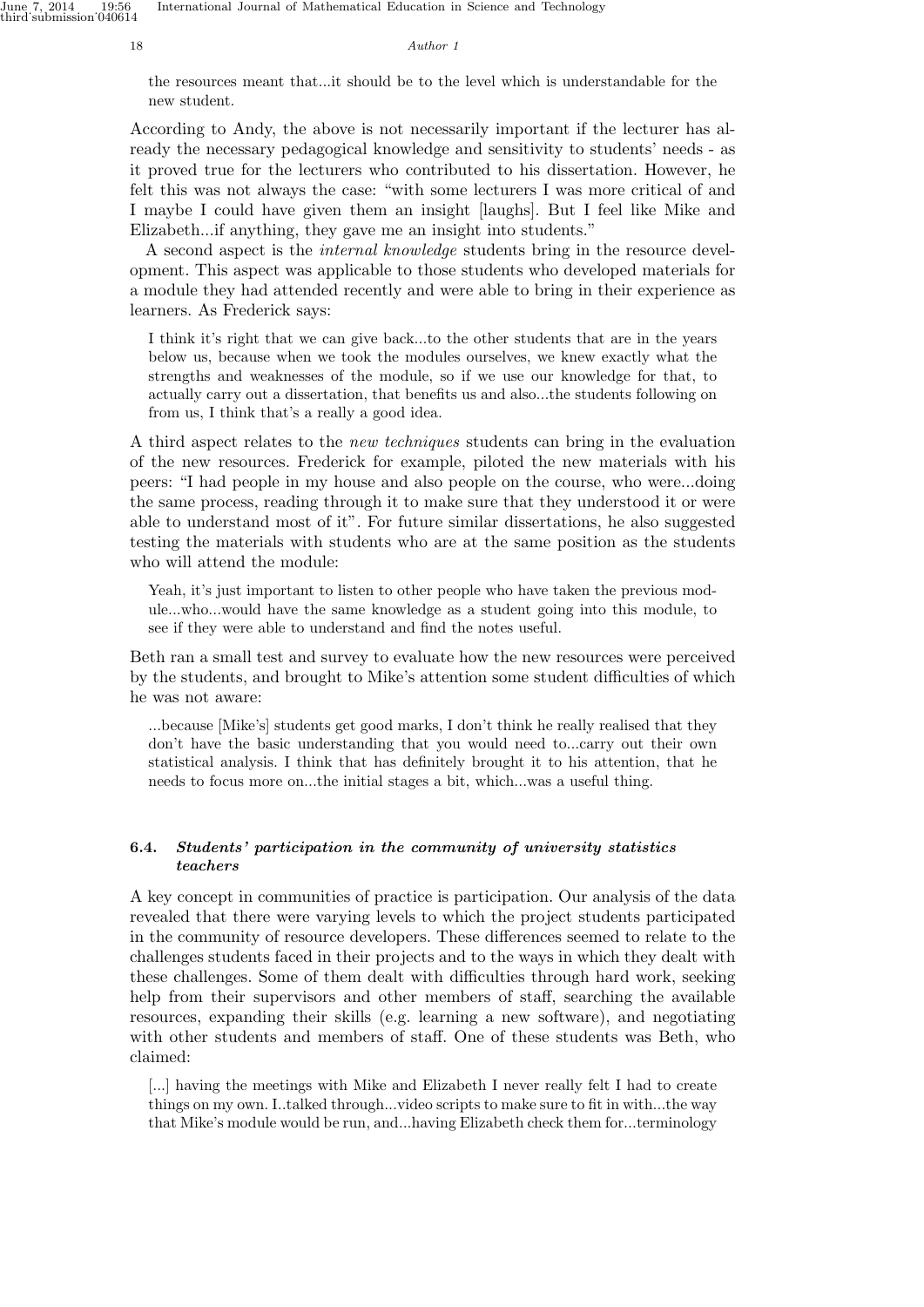to make sure that all things I said about statistics were correct. So I think it was good communications there because I felt like I could like voice my own opinion...they weren't...just telling me what to do - it was...a teamwork effort, rather than they were just instructing me how to do it...I was allowed the independence to run with it on my own and then just double check with them that it was okay.

Beth chose to participate in the practice and gradually gain the ownership of what she were doing. This was not the case with other students who, although working hard under the guidance of their supervisors, did not always have this sense of ownership. Helen, for example, in her retrospective reflection admitted:

[There was] one particular case where...we were talking about questions that would...go on a problem sheet...I didn't really say anything, but one of the questions seemed very ambiguous, and even I didn't really understand the wording of it,...although...I understood what the lecturers...wanted to achieve from the question. I think as a student I already knew that it was going to be quite difficult for students to understand, even though it was quite straightforward. I think I could probably have enlightened them on that a bit more, given my personal opinion on wording of questions.

Helen, at least in this excerpt, took a distance from her supervisors' position and, although she disagreed, she did not feel legitimate enough to express her opinion and she chose to not participate.

Helen, Theresa, Carol, Bridget and Victor, who worked for non-mathematics modules, faced a particular challenge in working with staff and/or students from subjects other than mathematics. They all made comments related to difficulties understanding the context of a module they did not know. As Bridget said:

I think it would almost have been nicer to just be more involved in the actual module...because it felt a bit like we're doing all this work for it, but I don't actually know that much about this module–how it's taught, what the lectures are like, what the labs are like.

There were also some tensions between students' expectations based on their experiences in mathematics, and module lecturers' practices in other disciplines. Carol, for example, would "like to have all resources available on LEARN [university's VLE]," whereas the module lecturer "was very reserved about putting things on LEARN as he felt it would reduce the number of students that attended the timetabled lab sessions." Furthermore, the negotiation between a mathematics students who had the statistical education perspective, and a desire to introduce more or different content to the resources, and a lecturer who wanted to retain his practices is evident in the following excerpt from Victor:

We were looking at the statistical education...the different...aims of that...as well as trying to add more mathematical content to it, so that...was sort of our aims for the resources. And I think [David's] aims were just to allow the students to understand it and implement the test. So we were trying to balance the two set of aims to really allow them to understand it in the way that he has been already, but then adding...more content, so they could understand it better. And that was...where a lot of the discussion lay, as to where the...crossover line was.

The mathematical content was also an issue for the two students working with the Information Science module. Theresa mentioned "staff in the Information Science department seemed to be quite strong minded, in that they didn't want to make many changes. However, we did manage to make some small changes by providing a convincing argument." Summarising the above observations, we would say that Helen, Theresa, Carol, Bridget and Victor sometimes found themselves at a distance from the practice and *not fully participating*.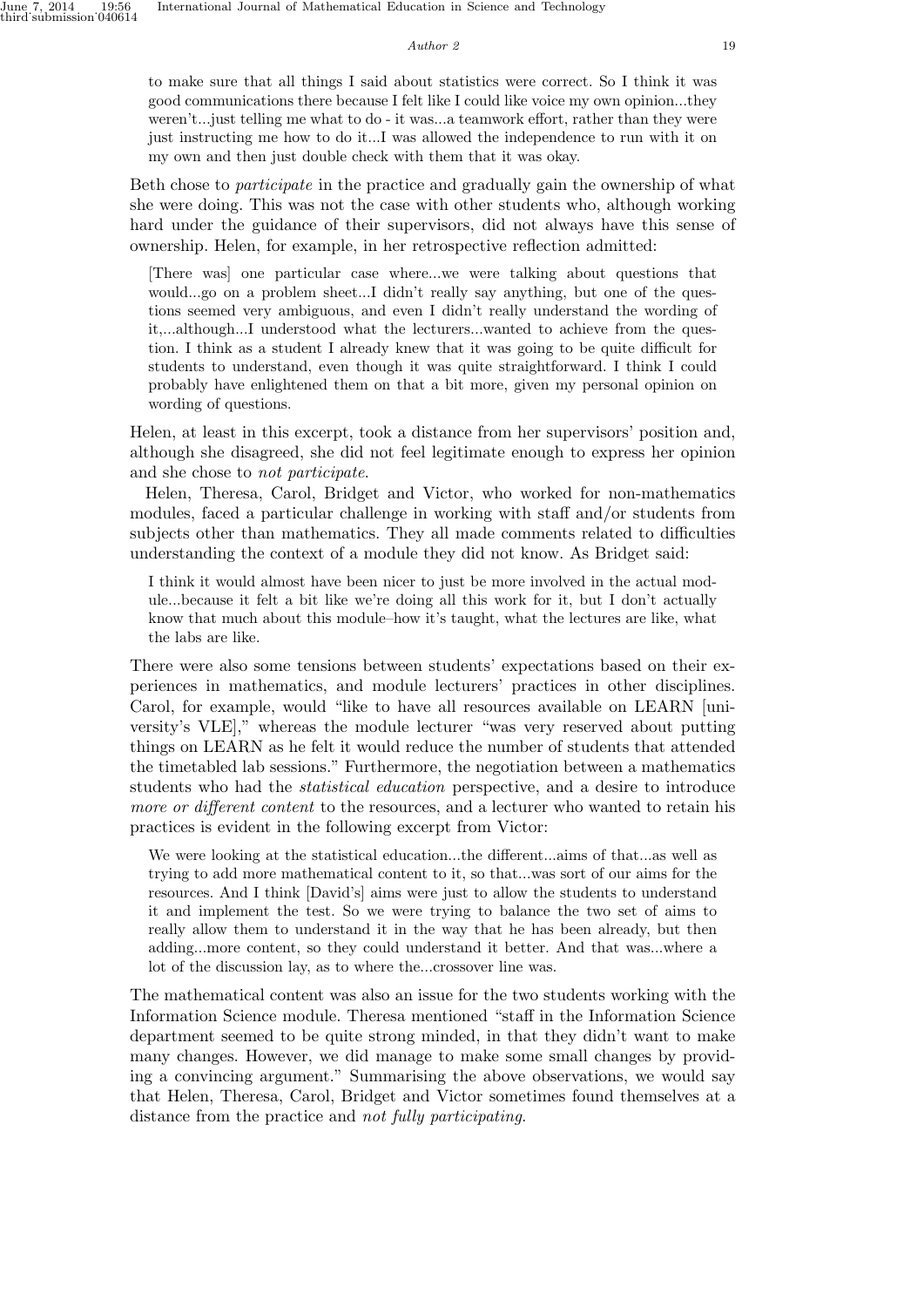# 7. Conclusions

# 7.1. Evaluation of the project: Students' learning and participation

In the evaluation of a project in which students cooperated with members of staff in the development of resources, apart from looking for evidence of students' learning, we tried to make a connection between this learning and students' participation in a resource development practice. This investigation revealed that students explicitly linked their participation to the solidification and organisation of their statistical knowledge. This statistical knowledge was evident in the terms of statistical thinking [\[12\]](#page-22-11) and reasoning [\[13\]](#page-22-12) as well as consultancy skills [\[15\]](#page-22-14). Furthermore, this participation contributed to their learning about how statistics is taught and learnt and, especially for non-mathematics students to their learning of the statistical discourse and its contextual variations. Our analysis indicated six characteristics of resource development practices that students valued as important in their learning of statistics: responsibility for future students learning, usefulness of the outcome, demand of ideas that will motivate, modelling real and relevant experiments, awareness of alternative vocabulary and involvement in statistical teaching.

We analysed students' responses in relation to the perspectives of student and resource developer. Our analysis revealed that students interwove both perspectives in their responses, sometimes speaking as students and sometimes speaking as developers. Moreover, there were cases in which students intuitively used both perspectives in the same utterance. Additionally, students who worked on materials for non-mathematics departments demonstrated their mathematical identity in juxtaposition with the non-mathematical expertise of the targeted audience. We found that the students' dual perspectives brought new aspects to the existing practices of resource developers, including offering insight into how students learn, internal knowledge of those who have attended the same module a year before, and new methods for the evaluation of the produced resources.

In terms of the critical idea of *participation* in the community of resource developers, we saw that some students chose or found themselves eventually fully participating and some others partially participating. Most of the students faced challenges in their engagement with the project. Some of them dealt with these difficulties by gaining ownership of the overall practice and without marginalising themselves. These students chose the participation as a mode of engaging. They aligned critically with the rules while they used their experience (imagination) to make these rules part of their practice. Thus they found themselves located legitimately in the community of developers. This was not the case with other students, who did not manage to, or choose not to, gain ownership of the overall practice. In particular, those who developed resources for non-mathematics students found it difficult to align themselves with the rules of modules they did not know. Their previous experience (imagination) could not help them as they found themselves working in a less familiar context.

# 7.2. Suggestions for future implementations

Suggestions for how versions of such a project could be improved in the future have come both directly from the students and from analysis of the transcripts. First, the students made the direct suggestion that it would be useful to have contact with and feedback from the students who will be using the resources. Although time constraints may not always permit formal feedback, it would be useful if the students creating resources observed some lectures and labs, and had an opportunity to discuss with module students in the early stages of resource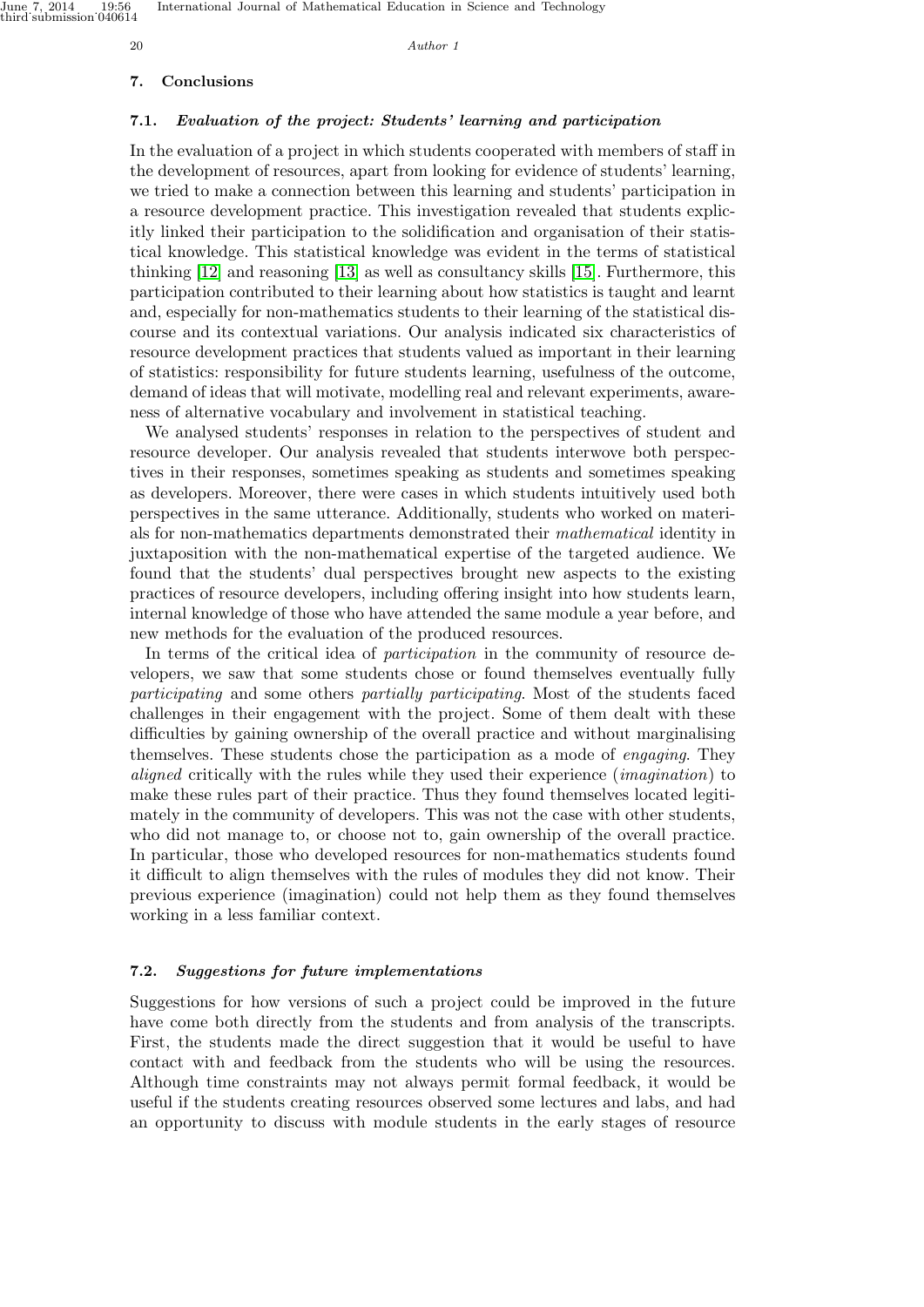development. When possible, it would also be useful for the resource developers to have at least the opportunity to observe the module students interacting with the resources, even if a formal evaluation is not possible. Second, students had various opinions about the value of group work. All of the students valued the interaction with other students on the project in some contexts and to some degree. However, some of them valued being part of a large group, especially Bridget and Victor, whereas Andy did not find the meetings as a whole group useful, and Helen found them at times confusing and distracting. From the viewpoint of logistics, as well as the supervising staff time commitment, it seems therefore that in the future, it may be advisable to work with somewhat smaller groups of dissertation students at one time, though not abandoning the group aspect altogether.

From examining the data from the interviews, it emerges that only two students discussed having read the statistics education literature. These students, Helen and Victor, found this reading very helpful. It is not uncommon for lecturers to be unfamiliar with the education literature in their area, but we propose that it would have been useful for all of the students to read some key papers at the start of their dissertations. This has the potential for three benefits. First, it would give them something active to do at the start of the dissertation while the consulting process had not yet produced clear objectives, and would give them some useful conceptual structures around which they could organise their dissertations. Second, reading about the goals of statistics education could help them to direct their own learning of statistics. Third, it would give them supporting materials they could refer to in making convincing arguments to the lecturing staff about what should be changed in the way the resources are created or the module is run.

In a similar way, an examination of the data suggests that it might have been useful to have students read material during the first few weeks about running effective consulting projects (see for example [\[20\]](#page-22-19)). Although there is evidence that students developed some skills in consulting, there is also evidence that they did not always recognise the challenges they faced in their consulting roles as common consulting challenges, such as working under time constraints and having to take time at the start of a project to clarify what exactly needs to be done. Reading relevant literature might help them to recognise the stages of a consulting project, including the first stage in which it is necessary to clarify goals. It might also help them run more efficient meetings and come to those clearer goals more quickly.

## 7.3. Contributions to theory and steps forward

In terms on the aspects of statistical thinking, our analysis contributed a sixth item to the list suggested by Pfannkuch and Wild ([\[12\]](#page-22-11)). This aspect regards the awareness of multiple approaches, which covers a recognition that there are varied practices among statisticians, and that a given dataset may be analysed through different valid methodologies. This also was seen as a particular stumbling block for new learners of statistics, perhaps related to an expectation that statistics will be more like mathematics than it is in practice.

Furthermore, this study contributed to the evaluation of student knowledge enhancement in the frame of project work by introducing the social aspect of this knowledge development. In these terms not only students' learning was evaluated, but also how students' participation, perspectives and identity contributed to this learning. We initiated the analysis with the assumption that students were joining the community of university statistics teachers in the activity of resource development, and they would experience the dual identity of student and developer. The analysis revealed that there is a spectrum in students' perspectives that goes further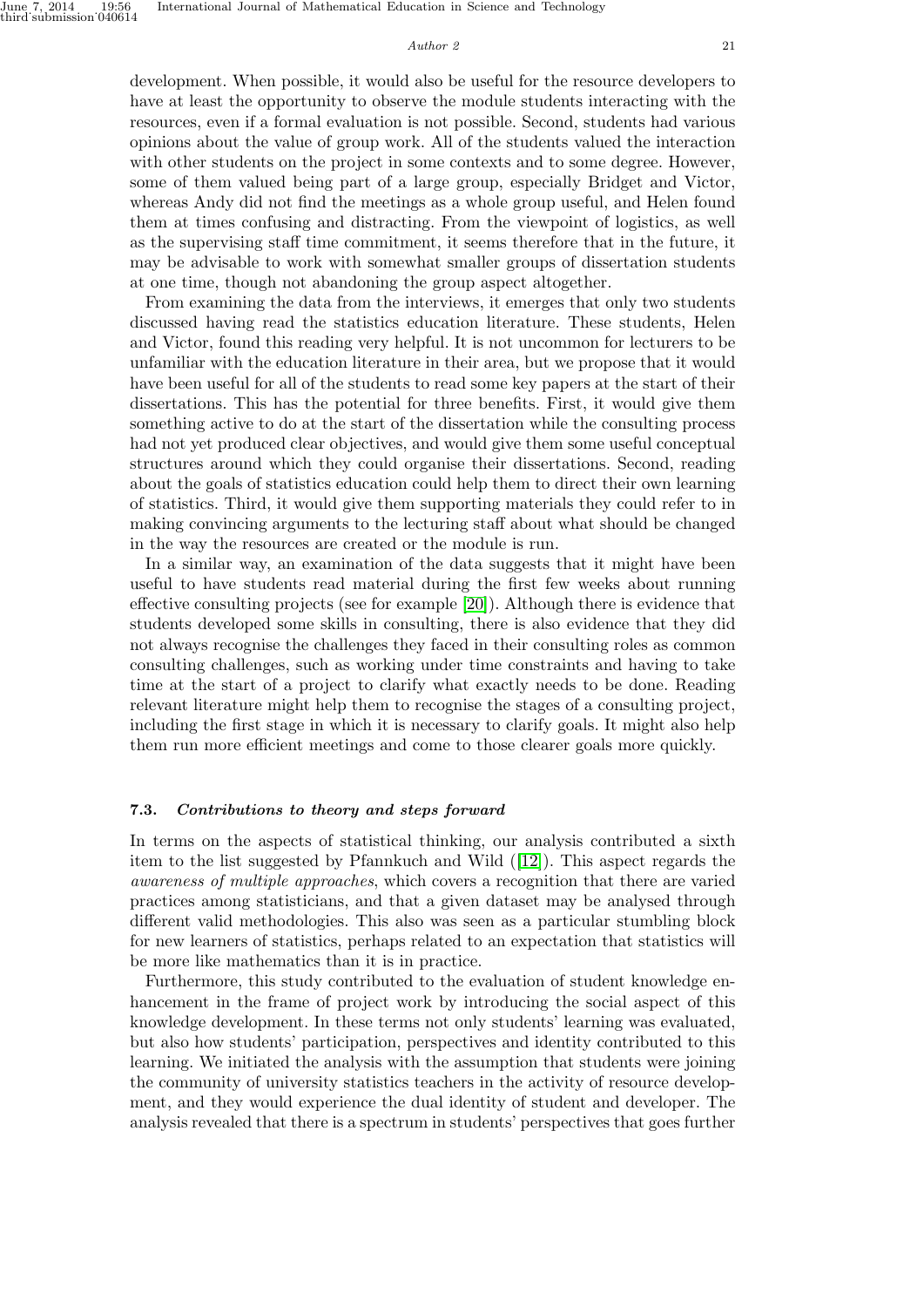than the duality student-developer, including mathematics vs non-mathematics student identities. Furthermore, a diversity in lecturers' perspectives was revealed, indicative of the internal heterogeneity in the community of university statistics teachers. On the basis of our analysis, we can claim that the institutional context in which the project takes place affects the formation of and the interaction between these different identities. This is something that should be considered not only in future implementations of similar projects but also in the way these implementations are evaluated.

Another contribution of the study is to initiate the discussion about how existing practices are affected when outsiders - in our case, students - join a community without belonging to it. This is what Wenger called *brokering*, which is the multimembership that allows the transfer from one practice to another (p. 105). The same might be applicable in the case of lecturers if we consider them as belonging in different communities (e.g. mathematicians, non-mathematicians, statisticians etc.). The results of the analysis we present here on this aspect just scratch the surface and should be further investigated in future research.

## Acknowledgements

We would like to thank XXXX and XXXX who conducted the interviews, the Department of Mathematical Sciences, which provided funding for one of the interns, and the National HE STEM Programme through the XXXX project, which provided funding for two of the interns. Finally we would like to thank XXXX for her valuable assistance in the interview transcription.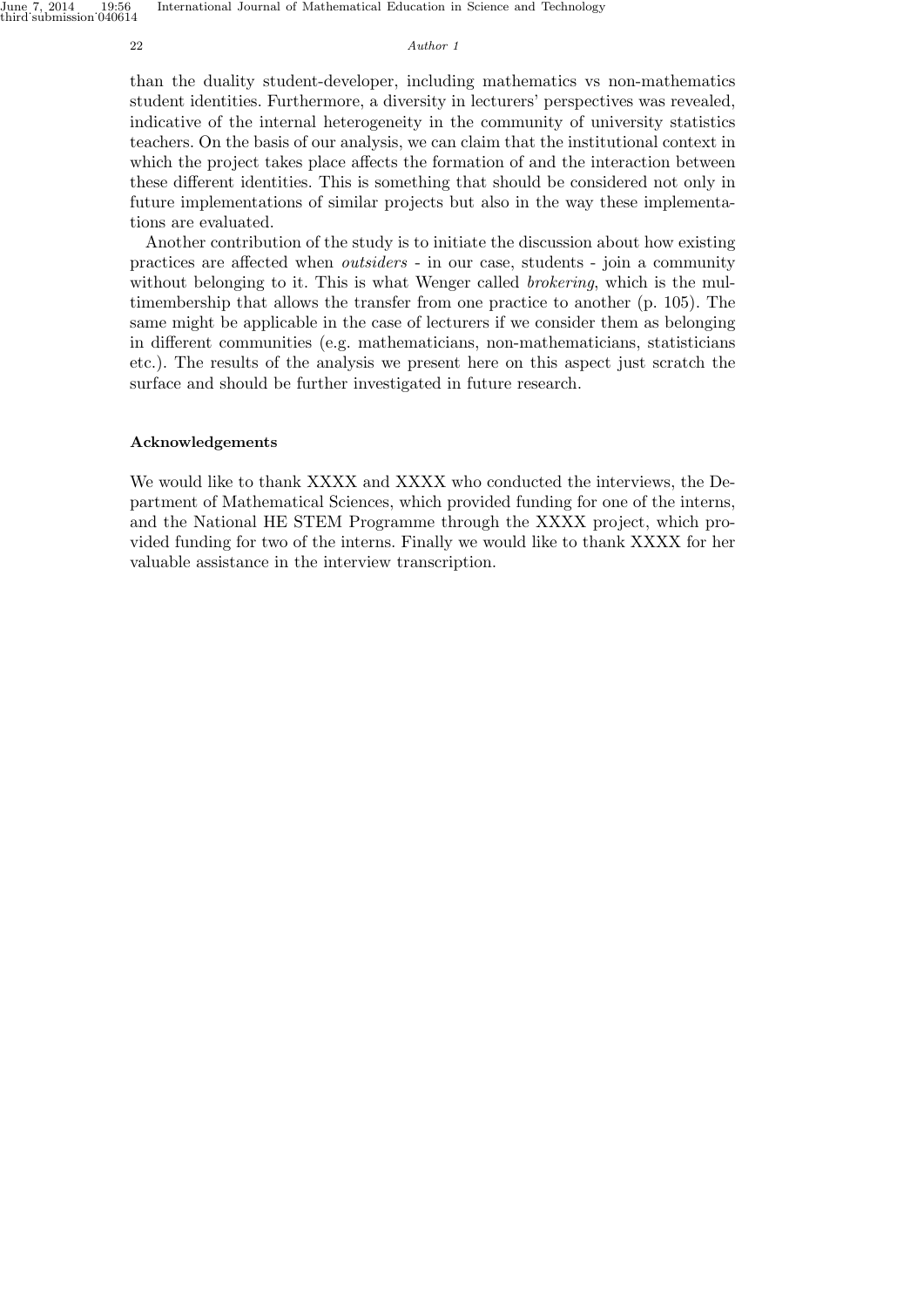#### References

- <span id="page-22-0"></span>[1] G. R. Bryce, Undergraduate Statistics Education: An Introduction and Review of Selected Literature, Stat. Educ. 50(2) (2002). Retrieved from http://www.amstat.org/publications/jse/v10n2/bryce.html.
- <span id="page-22-1"></span>[2] British Academy Position Statement. 2012. Retrieved from http://www.britac.ac.uk/templates/assetrelay.cfm?frmAssetFileID=11746
- <span id="page-22-2"></span>[3] Advisory committee on mathematics education. Mathematical Needs in the Workplace and in Higher Education. London: ACME. 2011. Retrieved from http://www.acme-uk.org/home.
- <span id="page-22-3"></span>[4] Engineering and Physical Sciences Research Council. http://www.epsrc.ac.uk/Pages/default.aspx.
- <span id="page-22-4"></span>[5] Nuffield Foundation. Retrieved from http://www.nuffieldfoundation.org/.
- <span id="page-22-5"></span>[6] XXX project website
- <span id="page-22-6"></span>[7] N.I. Fisher, (2001), Crucial Issues for Statistics in the Next Two Decades, Int. Stat. Rev. 69 (2001), pp. 3–4.
- <span id="page-22-7"></span>[8] A. Reid, A. and P. Petocz, Students' conceptions of statistics: a phenomenographic study. Jour. Stat. Educ. 10(2) (2002). Retrieved from http://www.amstat.org/publications/jse/v10n2/reid.html.
- <span id="page-22-8"></span>[9] J. Garfield and D. Ben-Zvi, Developing Students' Statistical Reasoning: Connecting Research and Teaching practice. Springer, New York, 2008.
- <span id="page-22-9"></span>[10] J. Garfield, R. delMas and B. Chance, The Web-based ARTIST: Assessment Resource Tools for Improving Statistical Thinking. Paper presented at the annual meeting of the Americal Educational Research Association, Chicago (2003). Retrieved April 10, 2014, from apps3.cehd.umn.edu/artist/publications.html.
- <span id="page-22-10"></span>[11] D. Ben-Zvi and J. Garfield, Statistical Literacy, Reasoning and Thinking: Goals, Definitions and Challenges. In Ben-Zvi, D. and Garfield, J. (Eds.), the Challenge of Developing Statistical Literacy, Reasoning and Thinking. Kluwer Academic Publishers, Dordrecht. 2004, pp. 3–16.
- <span id="page-22-11"></span>[12] M. Pfannkuch and C. Wild, Towards an Understanding of Statistical Thinking. In Ben-Zvi, D. and Garfield, J. (Eds.), the Challenge of Developing Statistical Literacy, Reasoning and Thinking. Kluwer Academic Publishers, Dordrecht. 2004, pp. 17–46.
- <span id="page-22-12"></span>[13] R.delMas, A Comparison of Mathematical and Statistical Reasoning. In Ben-Zvi, D. and Garfield, J. (Eds.), the Challenge of Developing Statistical Literacy, Reasoning and Thinking. Kluwer Academic Publishers, Dordrecht. 2004, pp. 79–96.
- <span id="page-22-13"></span>[14] M.A. Ritter, R. Robert, Starbuck and R.V. Hogg, Advice From Prospective Employers on Training BS Statisticians, The Am. Stat., 55(1), (2001), pp. 14-18.
- <span id="page-22-14"></span>[15] G. Belli, The teaching/learning process in university statistical consulting labs in the United States. In Batanero, C. (Ed.), Training Researchers in the Use of Statistics. International Association for Statistical Education and International Statistical Institute. 2001, pp. 325–338.
- <span id="page-22-15"></span>[16] E. Wenger, Communities of Practice, Cambridge, UK: Cambridge University Press, 1998.
- <span id="page-22-16"></span>[17] I. Biza, B. Jaworski and K. Hemmi, Communities in University Mathematics. Res. in Math. Ed., 16(2), (2014), pp. 161–176.
- <span id="page-22-17"></span>[18] B. Jaworski and J. Matthews, Developing teaching of mathematics to first year engineering students. Teach. Math. and its Appl. 30(4) (2011), pp. 178–185.
- <span id="page-22-18"></span>[19] Y. Solomon, Not belonging? What makes a functional learner identity in undergraduate mathemat $ics?$ , Stud. in High. Educ.  $32(1)$  (2007), pp. 79–96.
- <span id="page-22-19"></span>[20] P. Block, Flawless Consulting: A Guide to Getting Your Expertise Used. Pfeiffer, (1999).